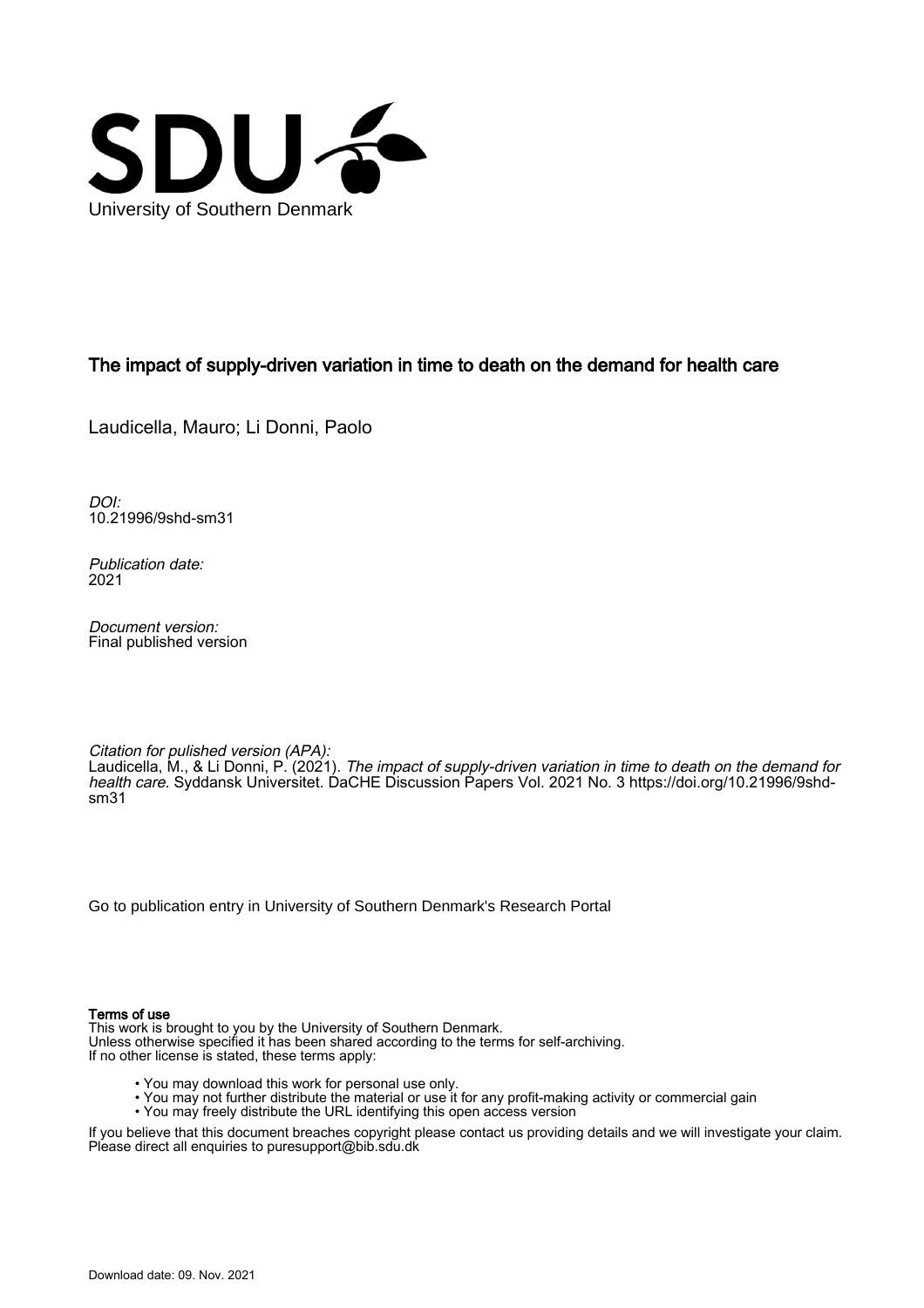

# The impact of supply-driven variation in time to death on the demand for health care

Danish Centre for Health Economics Discussion paper no. 3/2021

## Authors

Mauro Laudicella, Danish Centre for Health Economics - DaCHE Paolo Li Donni, Economics Department, University of Palermo & Danish Centre for Health Economics - DaCHE

> FURTHER INFORMATION Danish Centre for Health Economics Department of Public Health Faculty of Health Sciences University of Southern Denmark J.B. Winsløws Vej 9B, DK-5000 Odense C Denmark ISSN 2246-3097

This is an unedited manuscript Copyright is held by the author(s) Any inquiries for permission to post elsewhere should be directed to them

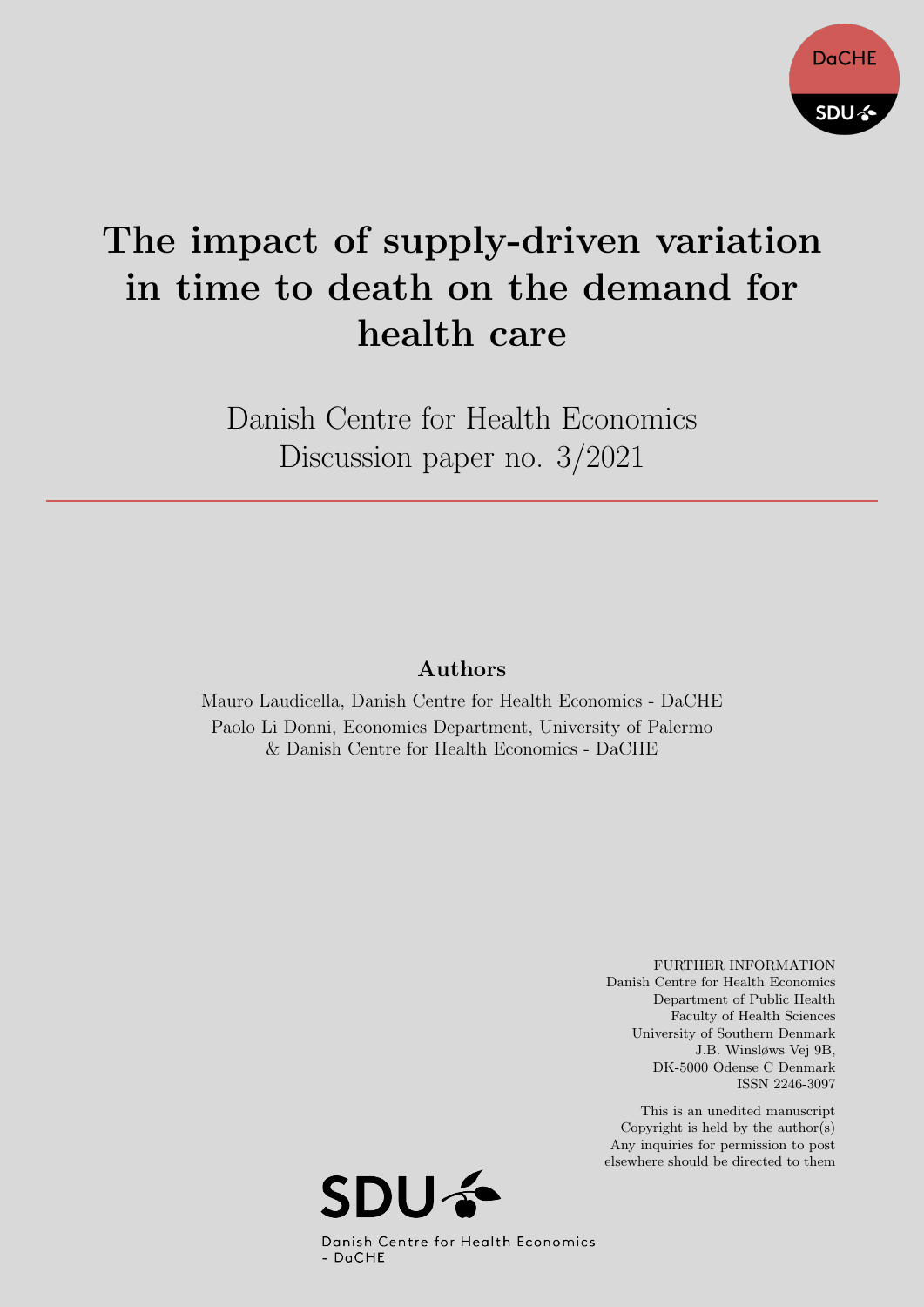## **The impact of supply-driven variation in time to death on the demand for health care**

Mauro Laudicella <sup>a</sup>, Paolo Li Donni a, b

a Danish Centre for Health Economics - DaCHE, University of Southern Denmark

<sup>b</sup> Economics Department, University of Palermo; Danish Centre for Health Economics - DaCHE, University of Southern Denmark

#### **Abstract**

Many high-income countries have successfully reduced hospital mortality in several acute health conditions. We test the hypothesis that variation in the supply of care directed to saving the life of individuals with a health shock may result in increasing the demand for health care as individuals are likely to contribute to the demand after surviving the health shock. We examined repeated cross-sections of individuals exposed to an AMI or a stroke over a time window of ten years in Denmark. Hospital survival probabilities in the interval 0- 30 days from the shock are used as an indicator of the supply, while individual health care expenditure in the interval 31-365 days is used as an indicator of the demand. We find the demand is highly elastic to supplydriven variation in time to death. Results are robust to a placebo test on individuals exposed to the shock without entering time to death.

#### **JPL:** I10

**Keywords:** Health care demand, Hospital quality of care, Time to death

#### **Acknowledgements**

This project has received funding from the European Union's Horizon 2020 research and innovation programme under the Marie Sklodowska-Curie grant agreement No 832513.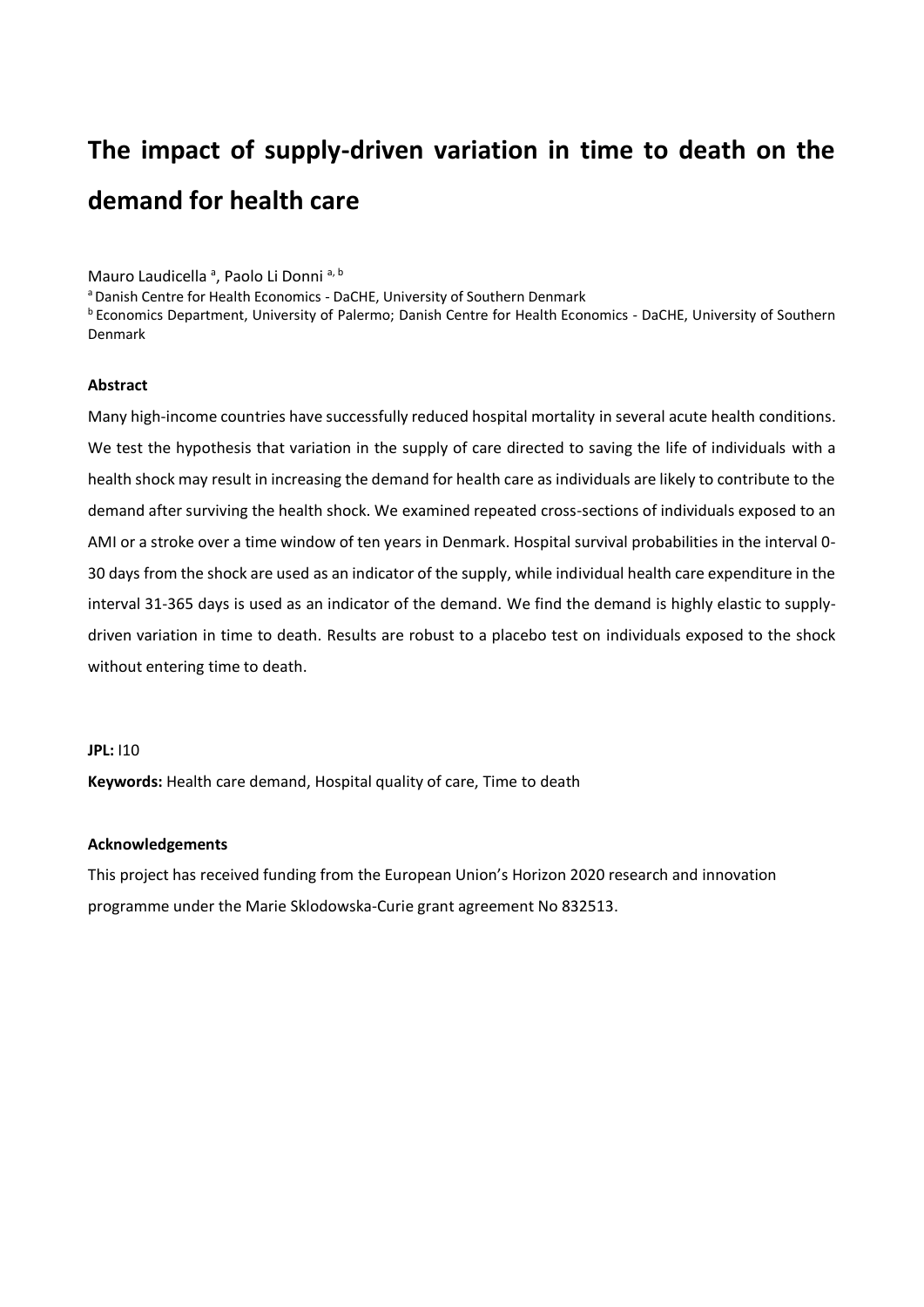#### **1 Introduction**

The rapid growth of the health care expenditure (HCE) is jeopardising the financial stability of the national health system in many high-income countries. A large body of studies have investigated the drivers of the increasing HCE by examining demand factors such as age, morbidity, and time to death (TTD) (Rodriguez Santana et al., 2020). Numerous evidence show that a large share of total health care consumption occurs in the last year of life, suggesting that TTD could be a key driver of HCE (Breyer and Lorenz, 2020; de Meijer et al., 2011; Howdon and Rice, 2018; Karlsson et al., 2016; Seshamani and Gray, 2004; van Baal and Wong, 2012; Wong et al., 2011). Most of the existing studies examine variation in TTD that steams from the characteristics of the demand for health care, namely variation in proximity to death due to age, morbidity, genetic endowment and random shocks (Breyer and Lorenz, 2020). However, variation in TTD is also produced by variation in the supply of care, for instance improvements in the quality of care and the introduction of new technologies and medical practices have made possible to reduce mortality from many health conditions over the past decades (Cutler and McClellan, 2001; OECD, 2017; Skinner et al., 2006). Supply-driven variation in TTD may have an important impact on HCE that adds to demand-driven variation and may point to a different direction. For instance, an emerging part of the demographic literature show that population increments in longevity are accompanied by a compression of morbidity, namely increments in life expectancy are followed by a relatively constant number of years lived with morbidity that are shifted forward to older age (Fries et al., 2011). Under such a scenario, increasing longevity may result in reducing HCE over time as the high demand for health care associated with the end-of-life is shifted forward in time (Breyer et al., 2015; Geue et al., 2014; van Baal and Wong, 2012). In contrast, technological progress directed to extending life expectancy after a health shock may result in increasing HCE if individuals do not fully recover and continue to contribute to the demand for health care after the shock (Gruenberg, 2005; Laudicella et al., 2013; Laudicella et al., 2018). In this case, supply-driven variation in TTD may have an effect on the demand of care that goes in the opposite direction to longevity and may become increasingly relevant for an aging population as the risk of a health shock increases with age. As technological progress continues to make considerable advances in medicine reducing mortality from several diseases, it is important to produce evidence on the impact that supply-driven variation in TTD may have on the demand for health care and HCE.

This paper studies the impact of supply-driven variation in TTD on the demand for health care of individuals exposed to a health shock. Our hypothesis is that variation in the supply of care directed to saving the life of individuals exposed to a health shock, namely postponing their TTD, may result in increasing the demand for health care as individuals are likely to contribute to the demand after surviving the health shock. We test our hypothesis by examining repeated cross-sections of individuals who experience a health shock due to an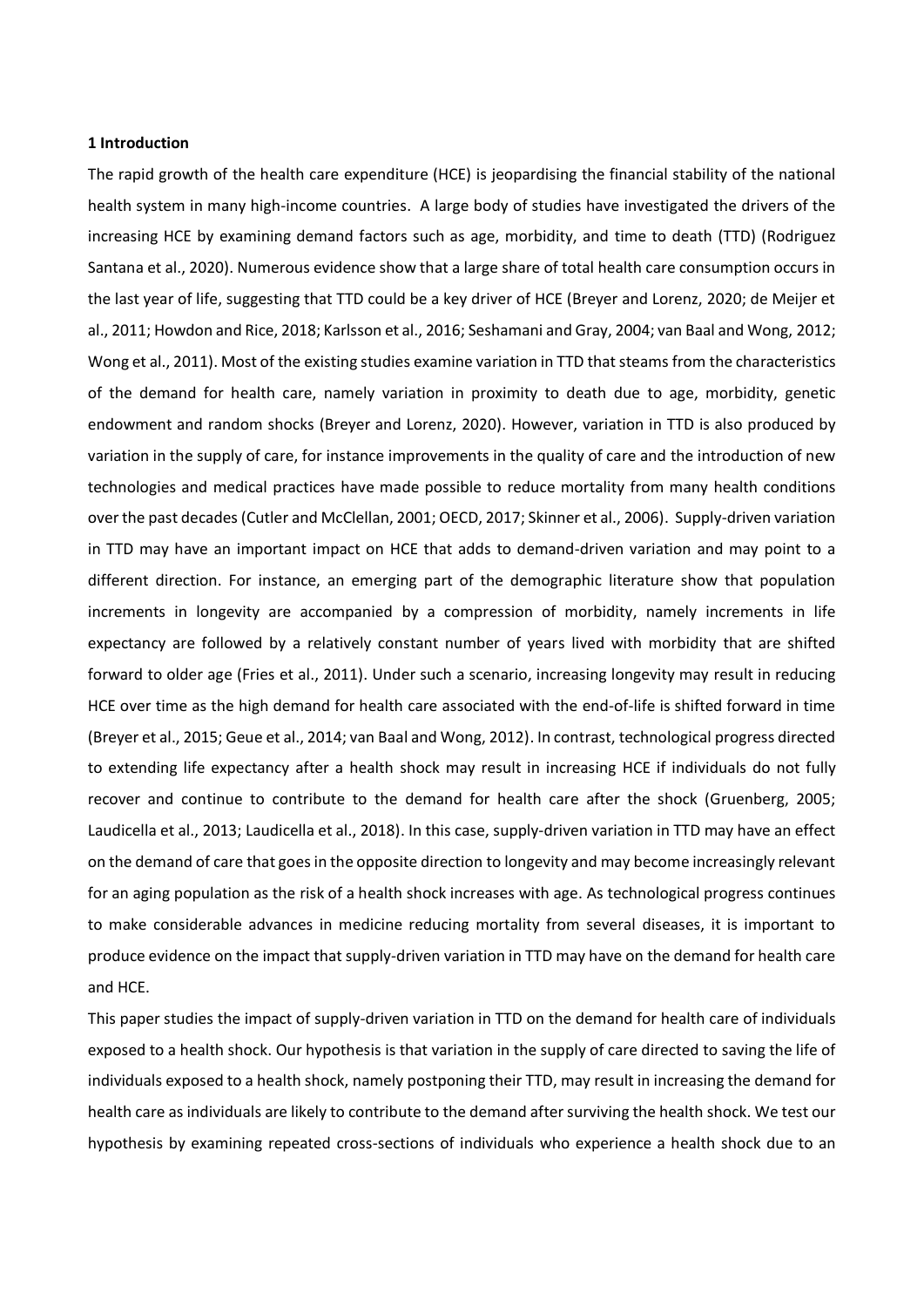acute myocardial infarction (AMI) or a stroke in different calendar years and who are treated according to the level of quality, technology and medical practice offered by their admission hospital at the time of the shock. Hospital risk-adjusted 30-day survival probabilities are used as an indicator of variation in TTD that steam from variation in the supply of care. Short-term mortality after an AMI or a stroke has declined dramatically over the past decades in many high-income countries thanks to improvements in the quality of care and the introduction of new technologies and medical practices (Cutler and McClellan, 2001; OECD, 2017; Skinner et al., 2006), thus individuals exposed to a health shock in late calendar years have better chances of surviving than individuals exposed to a similar shock in early calendar years. Moreover, improvements in quality of care occurs at different speed across different hospitals resulting in different trajectories in their risk-adjusted survival probabilities. Our identification strategy is based on variation in quality of care within hospitals over time after controlling for hospital time-invariant heterogeneity and individual heterogeneity.

A long-standing issue in the literature is that the effect of TTD on utilisation of care is likely to be endogenous due to circularity in the relationship between these two variables (Felder et al., 2010; Howdon and Rice, 2018; Kolodziejczyk, 2020), i.e. individuals may be able to postpone their TTD by using more resources and use more resources as they postpone their TTD. Hence, postponing TTD might be the *result* of using more resources to save the life of patients, rather than its *cause*. We address this issue by examining variation in TTD and variation in utilisation of care in two separate time intervals. We measure the former in the interval 0-30 days after the health shock and the latter in the interval 31-365 days. In our study framework, variation in utilisation of care occurs *after* variation in TTD and thus it cannot be its cause. However, endogeneity issues may originate from potential correlation between utilisation of care in these two separate time intervals due to unmeasured heterogeneity. For instance, an increment ofresources allocated to some hospitals may result in increasing both their 30-day survival probabilities and the health services delivered to their patients in the year following the health shock. We test for this potential source of bias by repeating the analysis in a placebo subgroup of individuals who experience the health shock without entering TTD and find evidence supporting the validity of our identification strategy.

The study is based on a rich dataset on the population of residents in Denmark age 50+ exposed to a health shock due to an AMI or a stroke and using inpatient and outpatient hospital services between 2005 and 2014. The dataset includes very accurate information on individual's morbidity and DRG tariffs that are used to reimburse hospital services. The Danish National Health System (DNHS), which is free of charge at the point of use and offers a universal coverage to its population, provides an ideal setting to our study as variation in utilisation of care is not confounded by variation in ability to pay or access to health insurance.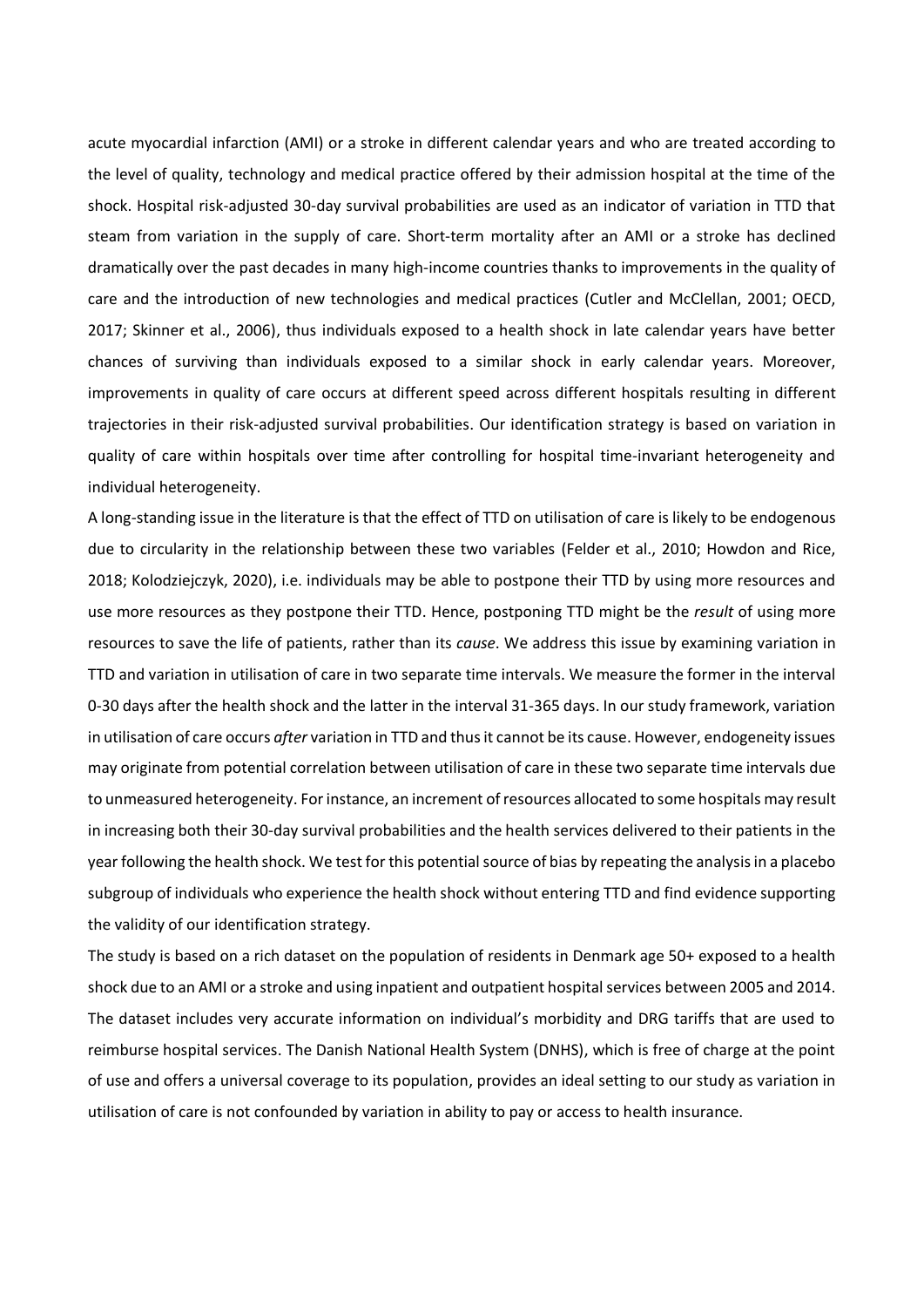We find evidence that the demand of health care is highly elastic to variation in supply-driven TTD. A one percent increment in hospital 30-day survival probabilities results in a 6.3% increment in individual HCE after an AMI and 5.4% after a stroke. Such a response is three times greater in a subgroup of patients who enter TTD in the medium term after the shock, while it is absent in the placebo. Our study suggests that the hospitals' success in saving the life of individuals suffering a health shock can be an important driver of the demand for health care. This may have important implications for policy makers in planning the targets and resources for the national health system. In particular, health policies aiming at reducing the mortality of high-risk health conditions by improving the quality of care should be accompanied by additional resources to address the demand of care of an increasing number of individuals surviving such conditions (OECD, 2010, 2017; OECD/WHO, 2019).

#### **1.2 Literature review**

A large body of studies examined the impact of TTD on the demand of care examining variation in TTD that steams from variation in demand characteristics, such as individual demographic, socioeconomic and health related characteristics (Breyer and Lorenz, 2020; de Meijer et al., 2011; Howdon and Rice, 2018; Karlsson et al., 2016; Seshamani and Gray, 2004; Shang and Goldman, 2008; Wong et al., 2011). Strong evidence shows that TTD and morbidity are key determinants of the demand of health care, whereas aging captures the effect of these factors when omitted from the analysis; hence aging has been labelled a red herring in this literature (Breyer and Lorenz, 2020; Felder et al., 2010; Werblow et al., 2007; Zweifel et al., 1999). More recent studies based on administrative hospital data reinforce the case for morbidity as one of the main drivers of utilization of care suggesting that TTD may capture the effect of unmeasured morbidity, although the effect of TTD remains statistically significant after controlling for measured morbidity in the regression (de Meijer et al., 2011; Howdon and Rice, 2018; Moore et al., 2017; Wong et al., 2011). The identification of the effect of TTD on the demand of care may be confounded by endogeneity from circularity in the relationship between these two variables, namely TTD may be influenced by utilisation of health care resources. Studies examining this issue suggest that the bias from the effect of utilisation of care on TTD is small as compared to the magnitude of the effect of TTD on utilisation, although the authors were not able to remove the bias completely by using instrumental variables approaches (Felder et al., 2010; Howdon and Rice, 2018; Kolodziejczyk, 2020). In particular, finding an instrument with a strong direct effect on TTD and no direct effect on utilisation of health care is quite a difficult task and poses a limitation on this type of estimation strategies.

Despite the great number of empirical investigations on the impact of TTD on HCE, only few examined the impact of variation in TTD that steam from variation in the supply of care. Laudicella et al. (2018) use a negative binomial model to examine the impact of variation in hospital mortality rates on emergency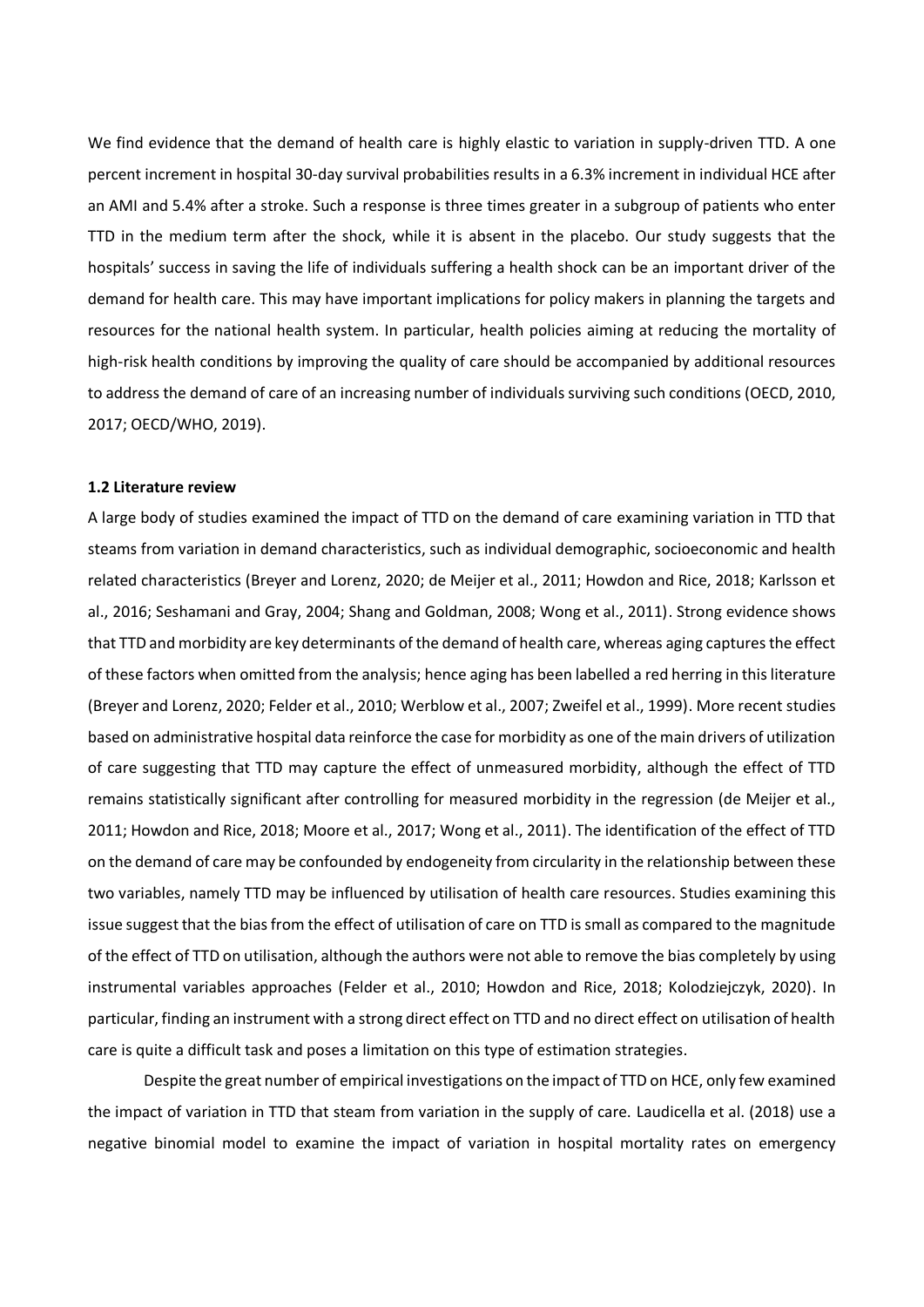readmissions in patients of the English National Health System. The authors find that improvements in hospital mortality rates can explain part of the growth in utilisation of emergency care over a period of ten years. A second study investigates the impact of technological progress on HCE by examining repeated crosssection of individuals exposed to a health shock over a ten-year window. By using an indirect approach, the authors capture unobservable technological progress from the residuals of a three-part regression model and decompose its effect on HCE in the part that is due to postponing TTD and the part that is due to increasing cost of resources. The present study contributes to this growing literature in several ways. First, we use a direct approach and measure supply-driven variation in TTD by using a direct indicator capturing hospital 30-day survival probabilities. Second, we address the potential issue of circularity in the relationship between TTD and utilisation of care by studying these two processes in two separate intervals of time and supporting our identification strategy with a placebo test. Finally, we examine the impact of supply-driven variation in TTD on the whole demand for inpatient and outpatient care in Denmark, thus extending the evidence on emergency admissions in England.

#### **2 Methods**

#### **2.1 A simple model of the demand for health care after a health shock**

The main theoretical model for the demand of health care is the human capital model proposed by Grossman, which describe the individual's optimal investment to maintain her health capital over the lifespan (Grossman, 2000). Unfortunately, such a model is unsuitable for describing the potential impact of postponing TTD that is driven by the supply of care and independent from individual's effort. Therefore, we sketch a simple model of the demand of health care to describe the hypothesis investigated in our empirical analysis. In formulating this model, we were directed by our specific application and institutional context characterised by free of charge access to acute care, universal health insurance coverage, and non-profit public providers.

We assume that individual demand for health care at time t is an increasing function of individual morbidity, age and decreasing function of expected TTD. The latter is a decreasing function of individual morbidity and age, and an increasing function of the supply of care. In turn, the supply of health care can be described as an increasing function of technological progress. The latter can be defined as the quality of care, the technology and medical practice available at time *t* in a hospital provider *j* following the broad definition of technological progress described in the literature (Chernew and Newhouse, 2011). Finally, we assume that technological progress increases with time at different speed for different hospitals as demonstrated by studies on variation in quality of care and diffusion of new technologies and medical practices(Skinner, 2011):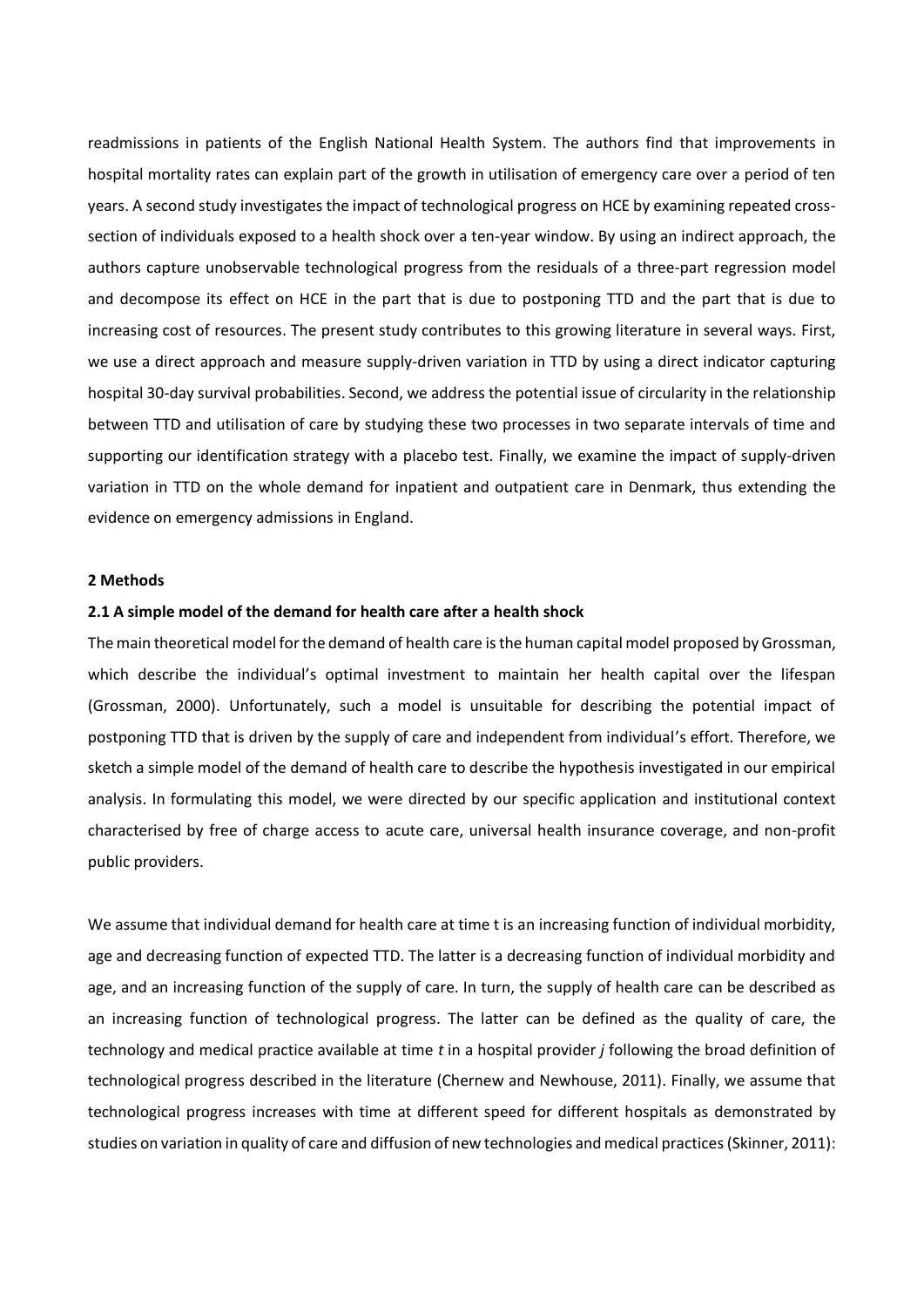$$
D_{it} = f(Morbidity_{it}, Age_{it}, E(TTD_{it}))
$$

$$
E(TTD)_{it} = g(Morbidity_{it}, Aage_{it}, S_{jt})
$$

$$
S_{jt} = h(Tech_{jt})
$$
 with:  $Tech_t < Tech_{t+1}$  and  $Tech_j \neq Tech_{-j}$ 

Under this simple framework, technological progress is exogenously determined. For instance, technological progress in hospital *j* at time *t* may be determined by the hospital's preferences for new technologies and medical practices and its ability to deliver quality of care. The supply of care has an effect on TTD of individual *i* by providing the best treatment available in hospital *j* at time *t* according to the level of technological progress achieved by that particular hospital at that time. Although this simple framework is not generalisable to all cases, it captures the main characteristics of the demand and supply of care in a universal health care system for individuals exposed to a health shock, who are the subject of our empirical investigation.

We can now use the model above to describe our hypothesis. Figure 1 plots the relationship between TTD and the demand of care for an individual *i* after a health shock. If the health shock occurs in year *t*, she will receive the best care available at that time resulting in  $E(TTD_{it})$ , while if the same health shock occurs in year t+1, she will receive the best care available at time t+1 resulting in  $E(TTD_{it+1})$ . Technological progress is higher in t+1 resulting in  $E(TTD_{it+1}) > E(TTD_{it})$ . Under hypothesis  $H_0$ , supply-driven variation in TTD has no effect on the demand of care, namely utilisation of care due TTD is simply shifted forward in time and individual *i* consumes a similar total amount of resources whether she experience the health shock in year t or t+1, although she enjoys a longer life in t+1. In contrast under hypothesis  $H_a$ , supply-driven variation in TTD has a positive effect on the demand of care. This may occur if the health shock leaves a permanent mark on the individual prompting a higher demand ofresources over a longer period of time after the health shock. It is worth noting that approaching TTD produces an exponential growth in the demand under both hypotheses, which is consistent with the predictions from studies on TTD. Also, it is important to notice that the amount of care devoted to save the life of the patient *during* the health shock, e.g. surgery during the first hospital admission following the shock, is excluded from the analysis so that variation in utilisation of care in Figure 1 does not include the cost of technological progress capable of postponing TTD.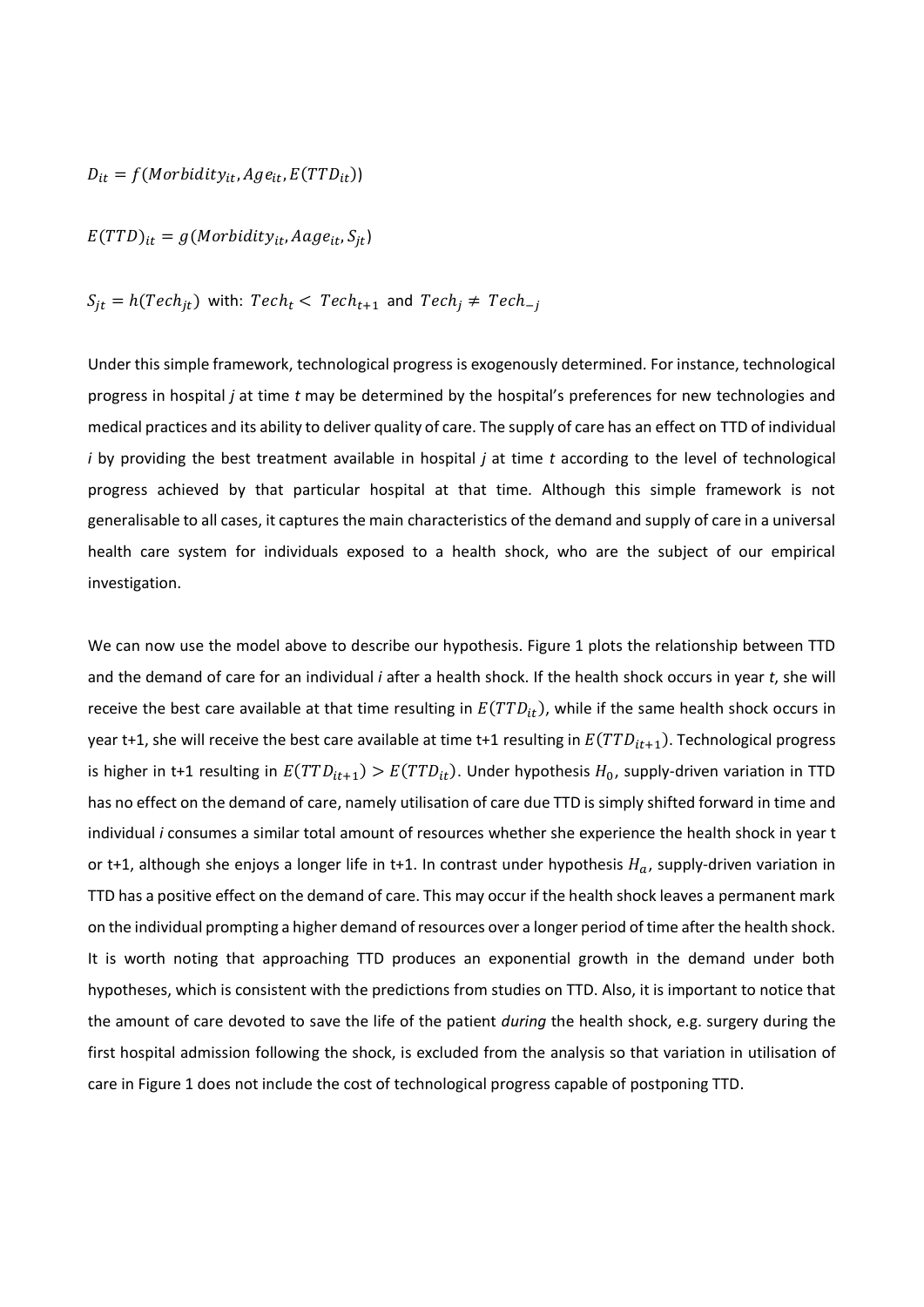#### **Figure 1**. Hypotheses



Note: TTD on the x-axis measures the time elapsed from a health shock occurring in calendar time *t* and in calendar time *t+1*

#### **2.2 Empirical model**

In order to capture the effect of supply-driven variation in TTD on individual HCE, we use a two-stage estimation approach. In the first stage, we calculate an indicator of supply-driven variation in TTD. To this end, we estimate hospital-year risk-adjusted probabilities of surviving 30 days after a health shock in repeated cross-sections of individuals exposed to a health shock in different calendar years, i.e. our study population. Estimates are obtained from a linear probability model: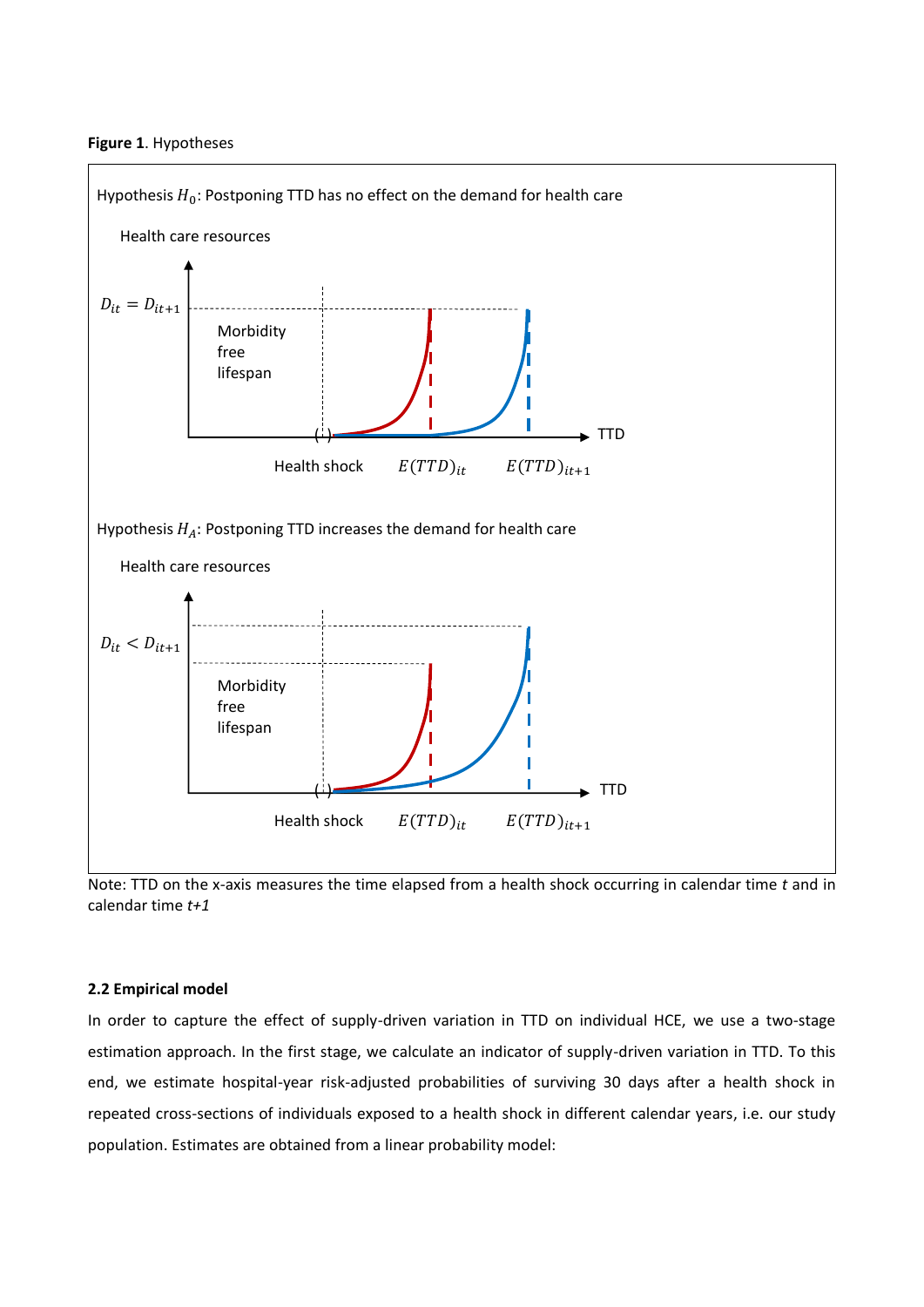$$
S_{i,0-30 \, days} = x_i \alpha + \text{hospital}_{jt} + \varepsilon_{ijt} \tag{1}
$$

 $S_{i,0− 30 \, days}$  is the probability of surviving 30 days for the individual *i* exposed to a health shock in the year *t* and admitted in the hospital  $j$ .  $x_i$  includes control indicators for individual health, demographic, and socioeconomic characteristics that may affect individual survival probabilities.  $hospital_{it}$  is a vector of hospital-year fixed effects capturing supply-driven variation in TTD across hospitals and over time. The linear probability model is robust to misspecification and allows for including a large number of covariates for individual characteristics and hospital-year effects. The model is consistent with our objective of estimating variation in 30-day survival aggregated at the hospital-year level after controlling for heterogeneity in casemix at the individual level.

In the second stage, we estimate the elasticity of the demand for health care to supply-driven variation in TTD. To this end, we regress individual level HCE against hospital-year 30-day survival probabilities estimated from the first stage (Eq 1). The second stage model includes the same control indicators for individual heterogeneity used in the first stage to allow for variation in the demand that is due to differences in individual initial conditions at the time of the health shock. Also, it includes hospital fixed effects to control for time-invariant heterogeneity in the hospital of the first admission (i.e. the first stage hospital) that may influence the demand of care. For instance, hospital with a better performance in 30-day survival may offer more health services in the post-acute phase of care. The second stage model is estimated by using a simple log-linear regression that allows for skewness in the distribution of the individual HCE variable following a similar approach of other studies (Howdon and Rice, 2018):

$$
\log(HCE_{i,31-365 \; days}) = x_i \beta + \gamma \log(\hat{S}_{jt,0-30 \; days}) + \text{hospital}_j + t + \omega_{ijt}
$$
 [2]

 $HCE_{i,31-365 \, days}$  measures individual level health care expenditure in the interval 31-365 days after the health shock, i.e. our indicator of the demand for health care after the shock.  $\hat{S}_{jt,0-30 \; days}$  is a vector of hospital-year 30-day survival probabilities estimated from the first stage (Eq. 1), i.e. our indicator of supplydriven variation in TTD. The coefficient  $\gamma$  identifies the elasticity of the demand to supply-driven variation in TTD in individual exposed to a health shock. Hence, the effect of TTD on the demand of care is identified from variation in the supply of care within hospital over time after controlling for individual heterogeneity and hospital time-invariant heterogeneity. TTD is likely to be endogenous to HCE, i.e. individuals may be able to postpone their TTD as a result of using more health care resources, rather than using more resources as a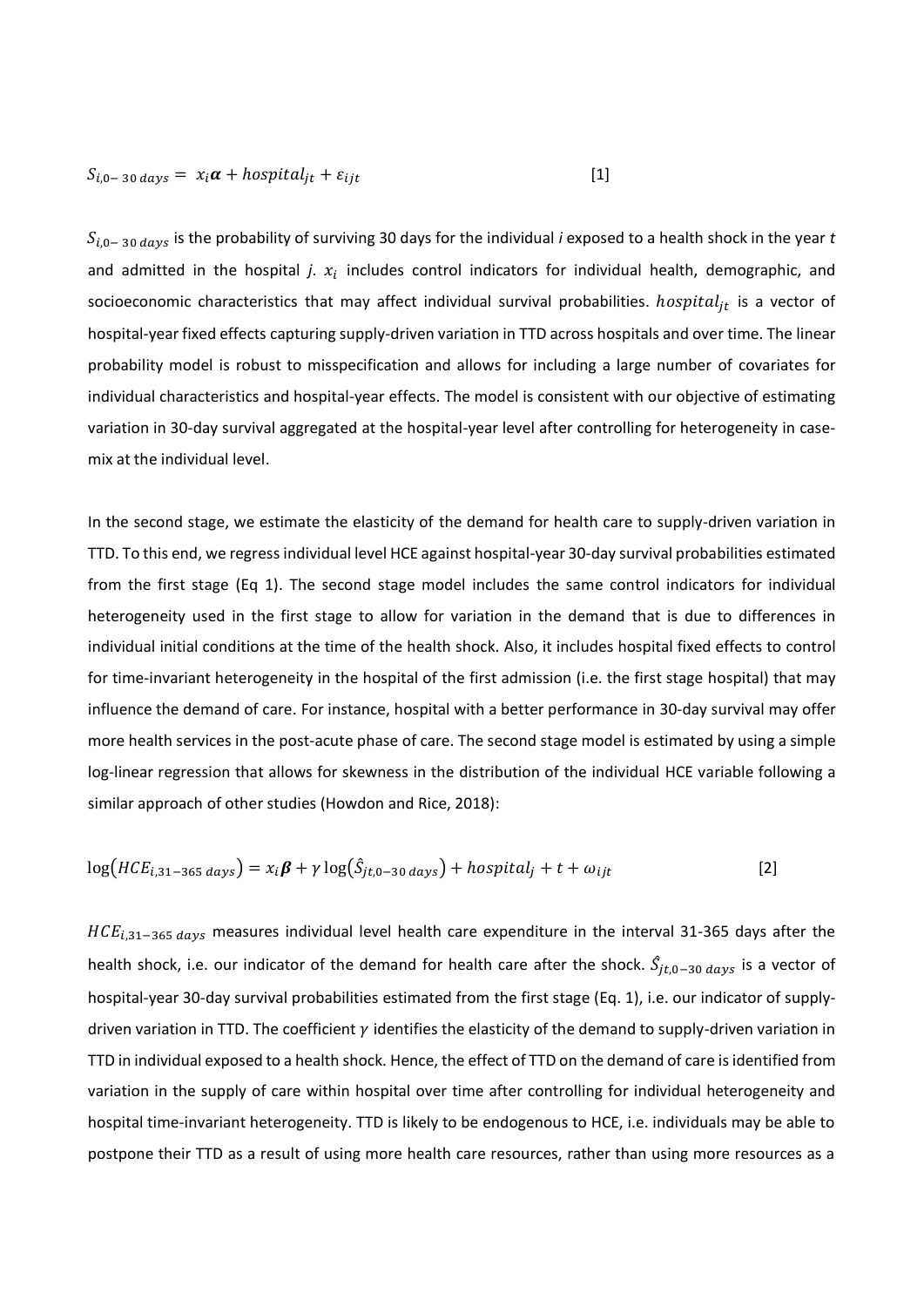result of postponing their TTD. Our strategy to address this issue is two folds: first we use predicted survival probabilities at the hospital-year level, rather than observed survival probabilities at the individual level. While the latter are more sensitive to the specific resources consumed by the individual, the former depend on the quality of care, technology, and medical practice in the admission hospital. Second, we measure variation in survival in the interval 0-30 days after the health shock and variation in utilisation of care in the interval 31-365 days after the health shock. Hence, variation in TTD captured by our model occurs before variation in utilisation of care, thus the latter cannot be the cause of the former. However, these two variables can be correlated due to unmeasured heterogeneity confounding our identification strategy. Figure 2 illustrates the potential relationships between the variables of interest:



**Figure 2. Relationship between time to death (TTD) and individual health care expenditure (HCE)** 

Note: continuous margins indicate measured variables, while dashed margins indicate unmeasured variables. Arrows indicate the direction of the effect of each variable.

Variation in TTD in the interval 0-30 days after the shock has a direct effect on variation in TTD in the following interval 31-365 days, e.g. surviving in the interval 0-30 days improves the chance of surviving in the interval 31-365 days. The latter have a direct effect on utilisation of care in the interval 31-365 days as individuals have the option of consuming care if they survive up to that interval. Utilisation of care in the interval 31-365 days can also have a direct effect on TTD in the same time interval as consuming more resources may improve survival, but it cannot have a direct effect on TTD in the interval 0-30 days. However, unmeasured heterogeneity can potentially influence individual HCE in both the 0-30 and the 31-365 intervals, and thus TTD in the interval 0-30 days. For instance, hospitals offering higher quality of care could provide more health services after the health shock (time-invariant heterogeneity), or some hospitals may receive an increment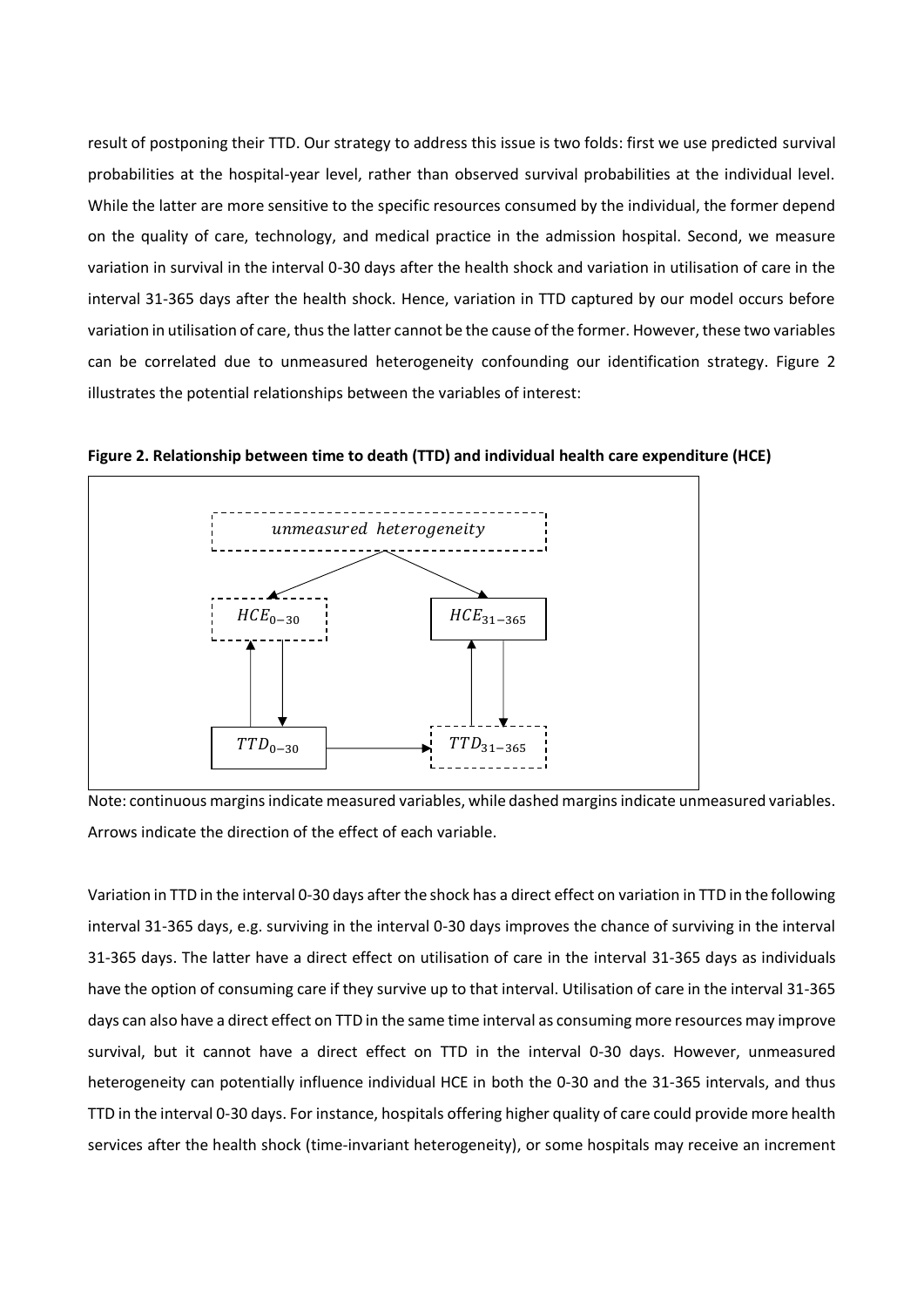of resources that may affect both their survival rate and health services over time (time-varying heterogeneity). Although hospital fixed effects control for time-invariant heterogeneity in the second stage of our regression model, unmeasured heterogeneity could be correlated with hospital 30-day survival over time, hence confounding our identification strategy. We use a placebo to test this hypothesis and re-estimate our second stage model in a subsample of individuals who experience the health shock without entering TTD in the medium term after the health shock, i.e. in the first three years following the shock. Such individuals make a strong placebo as they are exposed to the same health shock and treated in the same hospitals-years as the rest of our study population (of which they are part of), but they do not experience TTD in the medium term following the health shock. Hence, we expect that variation in the demand of care in the placebo cannot be produced by marginal variation in supply-driven TTD, but it can be produced by unmeasured heterogeneity correlated with both hospital 30-day survival and demand of care over time.

#### **3 Data and Institutional framework**

Our empirical application is based on individuals treated by the Danish National Health System (DNHS). The DNHS offers a universal coverage to residents in Denmark and access to primary and secondary care services free of charge at the point of demand. Secondary care, including elective and emergency outpatient and inpatient services, is provided by 21 large multi-service hospitals, which are non-profit public organisations serving a local population of 250,000 residents and managed by the five Danish Regions. Access to elective care is managed by General Practitioners (GPs), who are the gate keepers of the system, while emergency care is accessed by calling the Emergency Medical Coordination Centres, which sends an ambulance or direct the patients to the closest Emergency Department according to their assessment of the urgency of the call. Hospital services are reimbursed by the Danish Regions through a system of DRG tariffs centrally determined by the Department of Health on the basis of the average costs reported by hospitals every year. DRGs were initially introduced in 2003 as a tool to incentivize hospital productivity and in 2005 were officially adopted as a reimbursement system for hospital services.

We use data extracted from the Danish National Patient Register including hospital elective and emergency admissions and outpatient visits. The data include information on patient admission and discharge date, primary diagnosis and up to 20 secondary diagnosis reported using ICD-10 codes. Every hospital admission and outpatient visit attract a DRG tariff that we use to calculate the individual level HCE. All residents of Denmark are identified by a unique identification number that is used to follow them through the Danish National Patient Register and to link them to a number of other registers at the individual level. We linked data on date of death from the Register of Causes of Death, individual annual income from the Income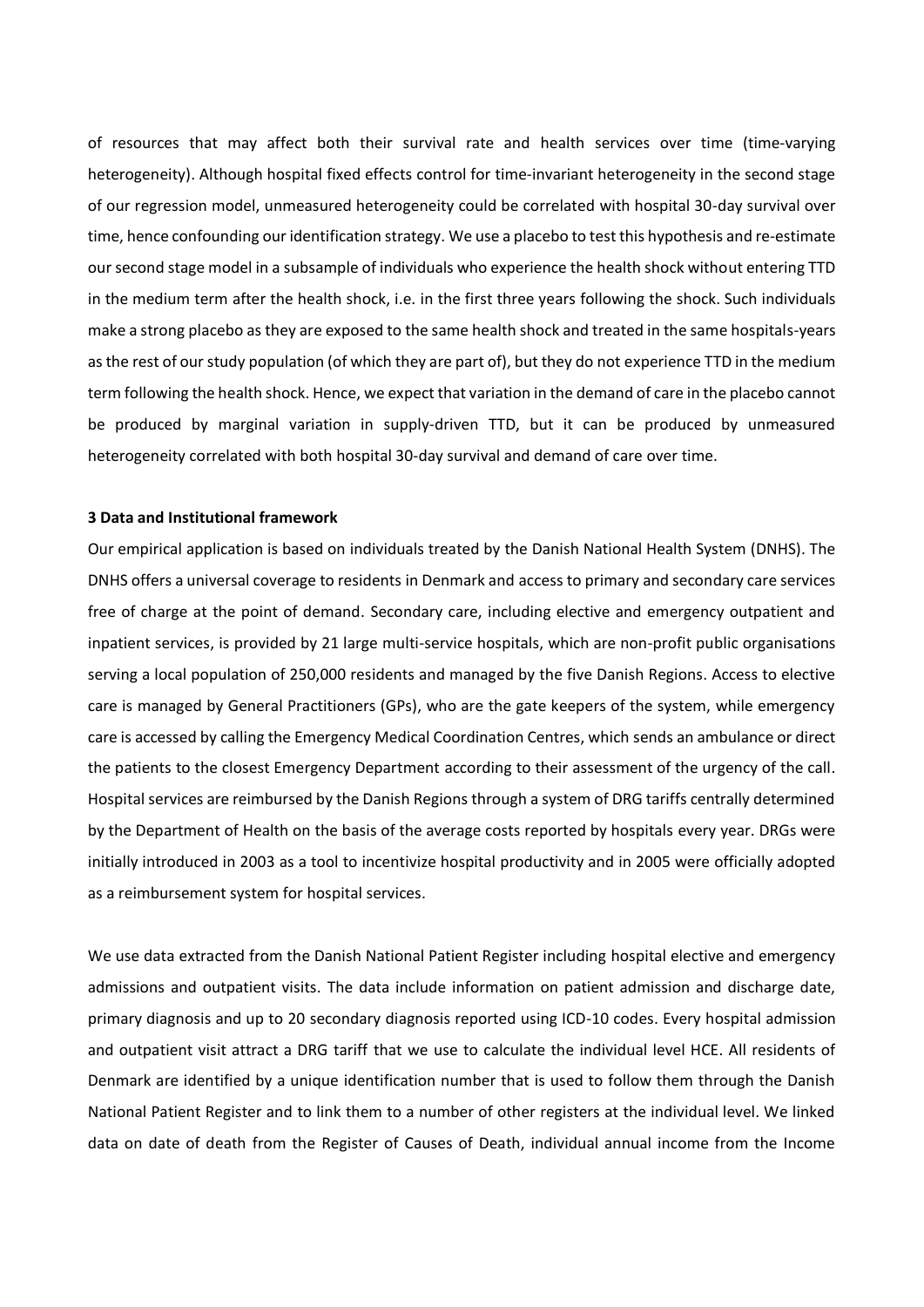Statistics Register, and living alone status from the Central Person Register (see Thygesen et al. (2011) for an overview on Danish registries).

#### *Study population*

Our study population includes individuals age 50+ experiencing an initial health shock in different calendar years over a ten-year window, from 2005 to 2014. A health shock is defined as experiencing an emergency admission to hospital for an AMI or a stroke. Both health conditions have gained significant increments in survival thanks to successful improvements in the quality of acute care over the period examined (OECD et al., 2017), hence they provide an excellent study population. Individuals are included in the study at the time of their initial health shock in a moving time window of five years, e.g. an individual enters the study in 2005 if she experiences a health shock in 2005 and no shocks in 2000-2004. We excluded individuals experiencing an emergency admission due to any health condition in the five-years to the health shock to reduce potential confounding effects from the supply of care in past periods. We follow each individual two years before and one year after her initial health shock and extract information on her HCE, date of death, health, and sociodemographic characteristics. Hence, our study population is constructed using data from 2000 to 2015 allowing for the identification of the initial health shock and the follow up period, although exposure to supply-driven variation in TTD is assessed between 2005 and 2014. The study population includes 32,193 individuals with a health shock due to AMI, and 40,465 due to stroke.

#### *Dependent variable*

Our dependent variable is the individual HCE for hospital inpatient and outpatient services accessed by individuals in the interval 31-365 days after the health shock. HCE is measured by a system of DRG tariffs that the Danish Regions pay to hospitals on the basis of the services delivered to their patients every year. The DRG tariffs are updated every year to allow for changes in the cost of services; updates are based on the national average cost of each service calculated from the hospitals' cost returns. The DRG payment system was introduced in Denmark in 2003.

#### *Control variables*

We use a large basket of indicators capturing individual health and sociodemographic characteristics to control for individual heterogeneity in the analysis. Health indicators include: age, gender, primary diagnosis and total secondary diagnoses, Charlson index measuring individual mortality risk, comorbidities for acute and chronic conditions affecting the mortality risk, including congestive heart failure, peripheral vascular disease, cerebrovascular disease, dementia, chronic obstructive pulmonary disease, rheumatoid disease,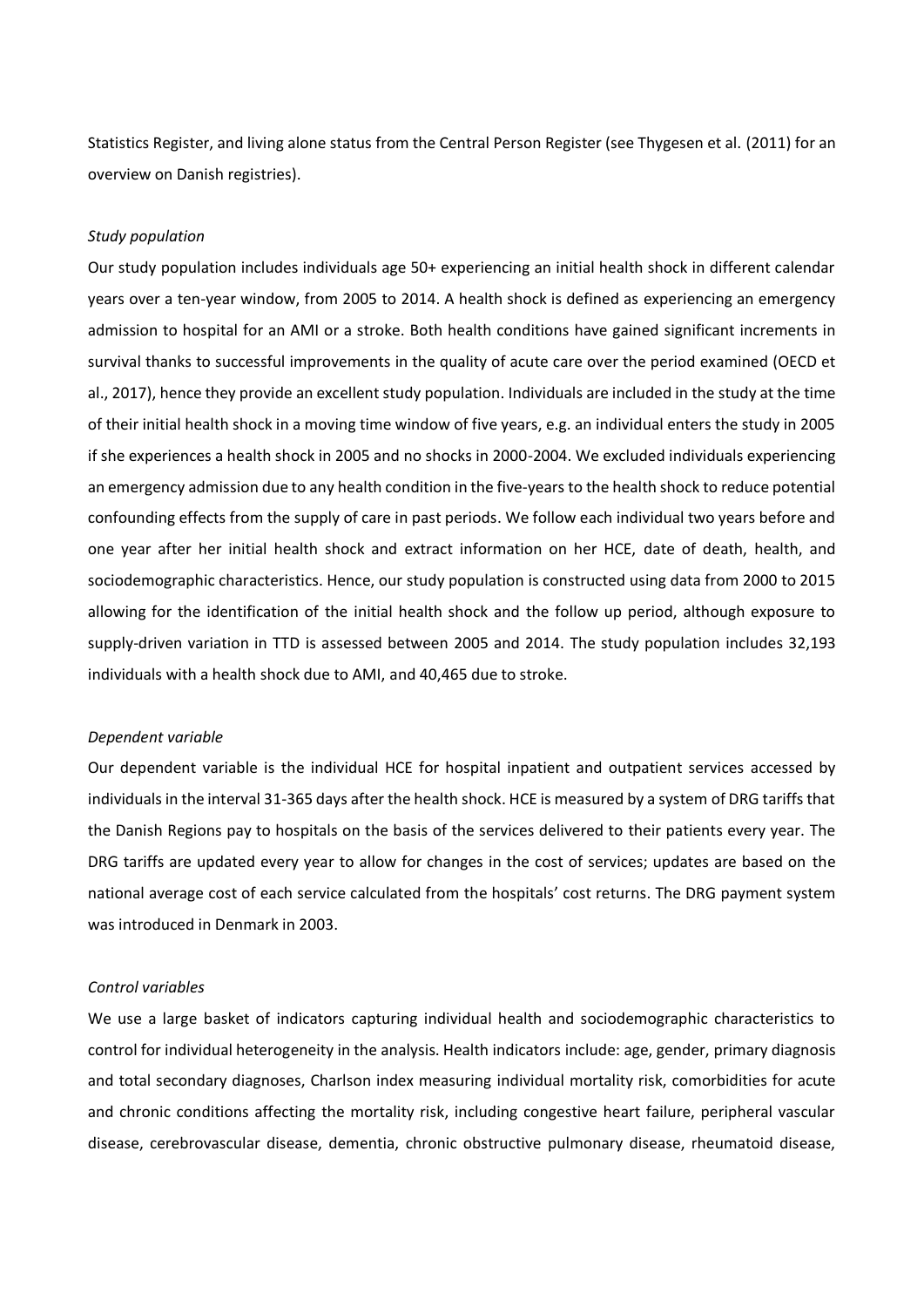peptic ulcer, liver disease, diabetes, and renal disease, cancer. Health indicators are calculated from hospital records at the time of the health shock and two years before the shock. Socioeconomic indicators include: individual income, living alone status, and migrant status. Individuals not living alone might receive informal care reducing utilisation of other types of care (de Meijer et al., 2011). Finally, we included indicators for individual HCE that was generated one and two years before the health shock to sharpen our controls for heterogeneity in the demand for health care.

#### *Descriptive statistics*

Table 1 shows descriptive statistics for our study population of individuals exposed to a health shock from AMI and stroke between 2005 and 2014. About 10% of individuals exposed to an AMI and 16% exposed to a stroke die within one year from the health shock, while the share of patients who survive 3 years after the health shock is 83% for AMI and 75% for stroke. While all individuals exposed to the shock are included in our statistical analysis, the subgroup surviving three years after the shock is going to be used in our placebo test. With respect to socioeconomic characteristics, individuals with an AMI earn on average 28,620 euros per year, while individuals with a stroke earn 26,330 euros; migrants account for 6% of AMI and 4% of strokes; finally, 34% of individuals with AMI and 42% with a Stroke leave alone and thus may not have easy access to informal care. In terms of demographic characteristics and morbidity, individuals in our study population are on average 68-70 years old, women are more prevalent in the stroke subgroup (44%) than in the AMI (31%), the most prevalent morbidities are diabetes, chronic obstructive pulmonary disease and cancer.

Figure 3 shows the individual HCE before, during and after the health shock. HCE reaches its peak in the interval 0-30 days after the health shock as this period includes the surgery and initial post-surgical treatment provided during the first hospital admission. We exclude expenditure produced in this period from the statistical analysis due to its potential endogeneity with TTD as argued in the method section. Individual HCE maintains high levels in the period of 31-365 days after the health shock both for AMI (9,679 Euros) and for stroke (8,020 Euros) as it is produced over a longer interval of time than the former.

Finally, Table 2 reports hospitals 30-day survival probabilities in patients admitted for an AMI or a stroke between 2005 and 2014. Over this period of time, the average hospital survival improved by 0.0317 probability points for AMI and 0.0223 probability points for stroke, which correspond to an improvement of 3.4% for the former and 2.5% for the latter.

#### **4 Results**

Figure 4 shows the variation in hospital 30-day survival probabilities after adjusting for differences in hospitals' case-mix. Estimates are obtained from the first stage regression model described in the method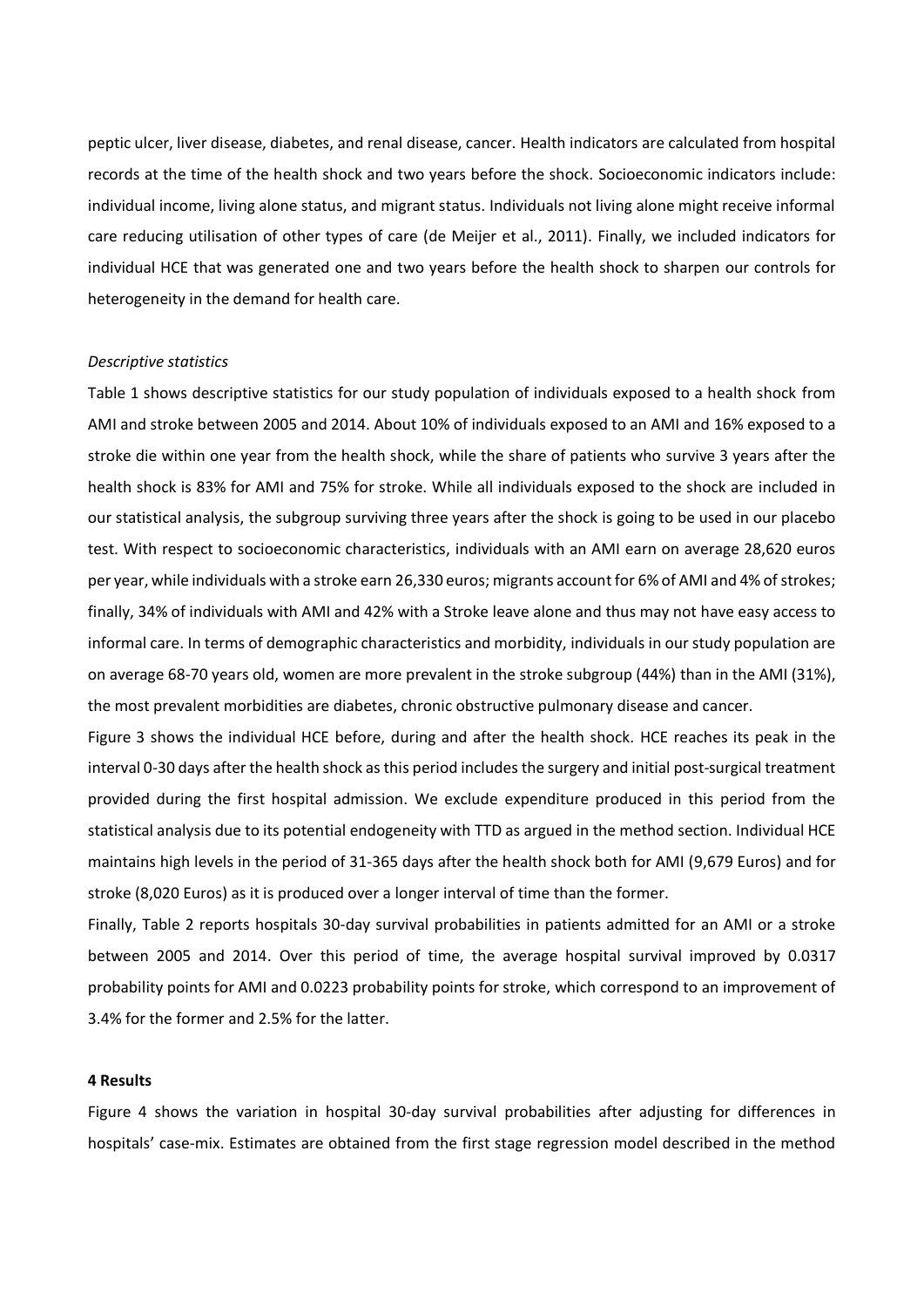section and centred at the global mean. Each of the dots plotted in Figure 3 can be interpret as the performance of a hospital in saving the life of its patients as compared with the mean survival probability in the first 30 days after the health shock. Most of Hospital 30-day survival probabilities range between +0.10 and -0.10 probability points with respect to the global mean and show an average positive increment over the years examined in this study, which is consistent with the positive time trend reported in Table 2. This is the result of improvements in the quality of hospital care for patients with AMI and strokes that have been reported elsewhere (OECD et al., 2017).

Table 2 reports estimated coefficients from the second stage regression model. Model 1 include case-mix adjusted hospital survival probabilities estimated from the first stage, while Model 2 include unadjusted hospital survival probabilities from the observed data as a sensitivity analysis. A one percent variation in the 30-day hospital survival result in a 6.3% increment in individual HCE in the interval 31-365 days from the health shock for AMI and a 5.4% increment for stroke. The response of HCE to supply-driven variations in TTD is highly elastic, suggesting that individuals who are able to postpone their TTD due to variation in supply of care contribute positively to the demand for health care in the medium term after the health shock producing an increment of HCE over this period. This supports our hypothesis on the effect of supply-driven variation in TTD on the demand of care and also it provides evidence on the magnitude of the effect. It is worth noting that the increment estimated in Table 2 is the average effect in the whole population exposed to the health shock, including the subgroup of individuals whose TTD is effectively postponed as a result of marginal variations in the supply of care and the rest of the population whose TTD is unaffected, namely individuals who would have survived the health shock even if they were treated in the poorest quality hospital and individuals who would have died even if they were treated in the highest quality hospital. The identification of individual profiles whose TTD effectively respond to marginal variations in the supply would require data on specific quality of care, new technologies and medical practices adopted by hospitals over time, which unfortunately we do not have, and an assessment of their impact on health outcomes, which goes beyond the scope of the present study. However, a reasonable guess is that such a subgroup of the population includes individuals who enter TTD in the medium term after the health shock, since they share a high mortality risk that is likely to respond to marginal variation in the supply. Table 3 reports the results of the analysis in a subgroup of our study population entering TTD within three years from the health shock. In this subgroup, the response of individual HCE to supply driven variation in TTD is about three times greater than in the whole population both for AMI and stroke, with an elasticity of 20.1% and 13.4% respectively.

Finally, Table 4 reports the result of our placebo test. We repeated the analysis in a subgroup of the population whose TTD is not expected to be affected by marginal variation in the supply, namely individuals who are likely to survive the health shock due to their low mortality risk, rather than due to variation in the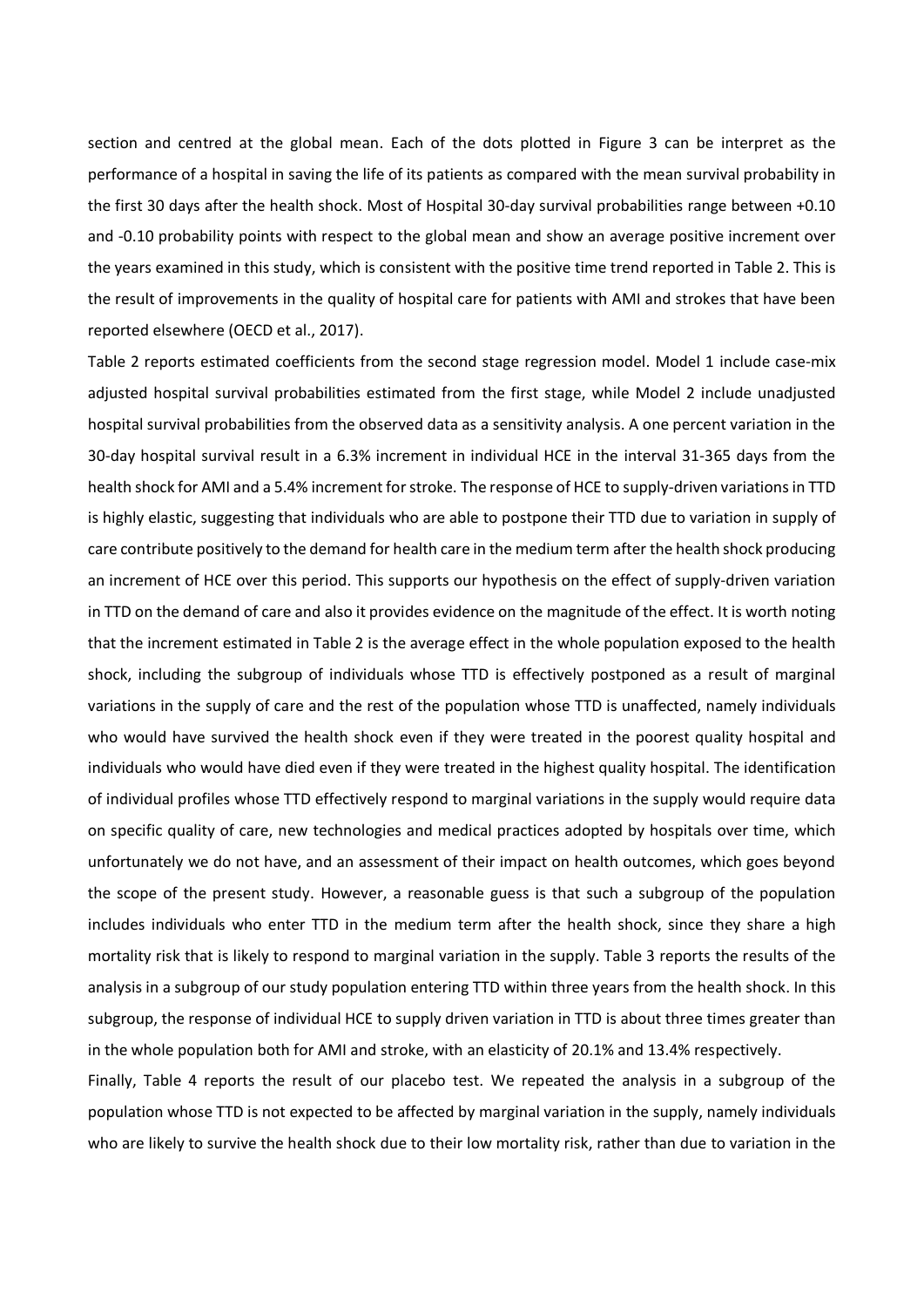supply of care. To this end, we selected individuals who are alive three years after the health shock. Table 4 show no statistically significant effect of supply-driven variation in TTD in our placebo, also the effect is close to zero in magnitude. We interpret the result of the placebo test as evidence that unmeasured heterogeneity is not confounding our identification strategy as discussed in the method section.

The same basket of demographic and socioeconomic indicators is used to control for observable heterogeneity in the demand for health care in all model specifications reported in Table 2-4. In general, control indicators affect HCE in the expected direction, although they are likely to be correlated making difficult to assess their effect in isolation. For instance, the 15 morbidity indicators capture the mortality risk that is also captured by the Charlson index and by the indicator for the total number of diagnoses.

#### **5 Discussion**

This study examines the response of the demand for health care to supply-driven variation in TTD. We studied repeated cross-sections of individuals exposed to a health shock from AMI and strokes in different calendar years and receiving their treatment according to the quality of care in the hospital of admission at that time of the shock. Hospital 30-day survival probabilities are used as an indicator of the variation in TTD that steam from the supply of care, while individual HCE for inpatient and outpatient care in the interval 31-365 days after the shock is used as an indicator of the demand for health care. We find that the demand is highly elastic to variation in supply-driven TTD with a one percentage increment in Hospital 30-day survival probabilities resulting in a 6.3% increment in individual HCE after an AMI and 5.4% after a stroke. We find that the demand response is about three times higher in the subgroup of the study population who enter TTD in the medium term after the shock as these individuals are likely to be directly affected by marginal variation in the supply. In contrast, we find no demand response in the placebo subgroup of individuals who experience the health shock, but do not enter TTD in the medium term after the shock. The latter are low risk patients whose TTD is not expected to be affected by marginal variation in the supply. The outcomes of the subgroup analysis mitigate potential concerns over unmeasured heterogeneity that might be correlated with both TTD and HCE over time and support our identification strategy based on hospital fixed effects and a large number of control indicators for heterogeneity in the demand for health care. We avoid potential circularity in the identification of the effect of TTD on HCE by studying TTD and HCE in two separate intervals of time. This is a long-standing issue that has not been fully addressed by instrumental variables approaches (Felder et al., 2010; Howdon and Rice, 2018; Kolodziejczyk, 2020). Our estimation strategy excludes the HCE produced in the short term after the health shock from the indicator of the demand for health care. The latter usually includes surgical and post-surgical treatment that are driven by variation in the supply of care, e.g. quality of care, new technologies and medical practice adopted by the admission hospital, rather than by variation in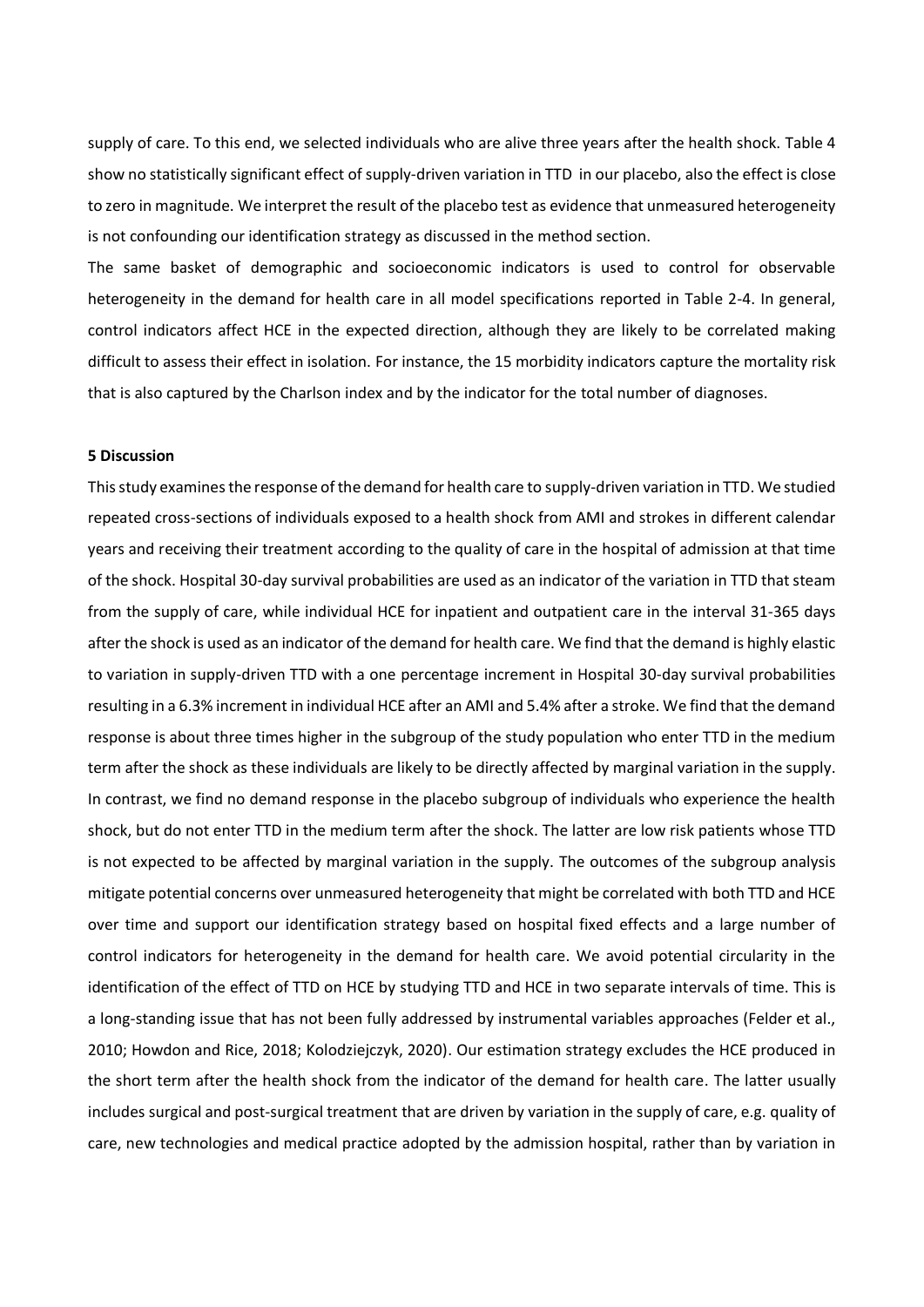the demand of care. In this respect, our estimation strategy is consistent with our objective of capturing variation in the demand of health care. Finally, our results are consistent with previous findings that the reduction in hospital mortality rates achieved over a period of ten years explains part of the increment in emergency admissions in the English NHS (Laudicella et al., 2018).

Hospital 30-day survival from AMI and strokes are a widely used indicators to measure multidimensional aspects of the quality of hospital care (Krumholz and Normand, 2008; Spertus et al., 2003). This includes the adoption of the most effective technologies and medical practices that go under the label of technological progress (Chernew and Newhouse, 2011), but also other aspects of quality of care such as the overall management and organisation of the hospital services and the employment of appropriate mix of nurses and doctors with the appropriate level of experience. Although these are all factors that may affect supply-driven variation in TTD, technological progress is usually considered the main driver of the dramatic improvement in life expectancy in many acute conditions over time, including cardiovascular diseases examined in this study (Skinner et al., 2006). Unfortunately, we are unable to identify the contribution of specific supply characteristics to hospital 30-day survival probabilities due to lack of data on specific technologies, medical practice and organisation of services adopted by the hospitals examined in this study.

The source of the variation in TTD is one of the main novelties of this study. While most of existing investigations examine variations in TTD driven by characteristics of the demand after fixing the supply of care, the present study examine variations in TTD driven by the supply of care after fixing the demand. Our predictions are consistent with previous studies showing an exponential growth in HCE as individuals approach their TTD (Breyer and Lorenz, 2020). However, our conclusions on the impact of postponing TTD are different. In particular, variation in TTD that is prompted by longevity is considered to have a reducing effect on HCE as individuals enjoy a longer lifespan free of morbidity and shift their TTD forward to future periods. Our study shows that supply-driven variation in TTD points to the opposite direction prompting an increment in the demand of care in the year following the health shock. This source of variation might be especially relevant in an aging population as the risk of a health shock increases with age. Combining the effect of longevity and supply-driven variation in TTD suggest that part of the reduction in the demand of care produced by the former may be offset by the additional demand created by the latter. It is possible that supply-driven variation in TTD affects only a relatively small subgroup of the population using acute hospital services, while increasing longevity is a widespread phenomenon affecting the population as a whole, hence the latter is likely to prevail over the former. Further studies should be devoted to assessing the relative impact of these two sources of variation on the demand of health care and HCE.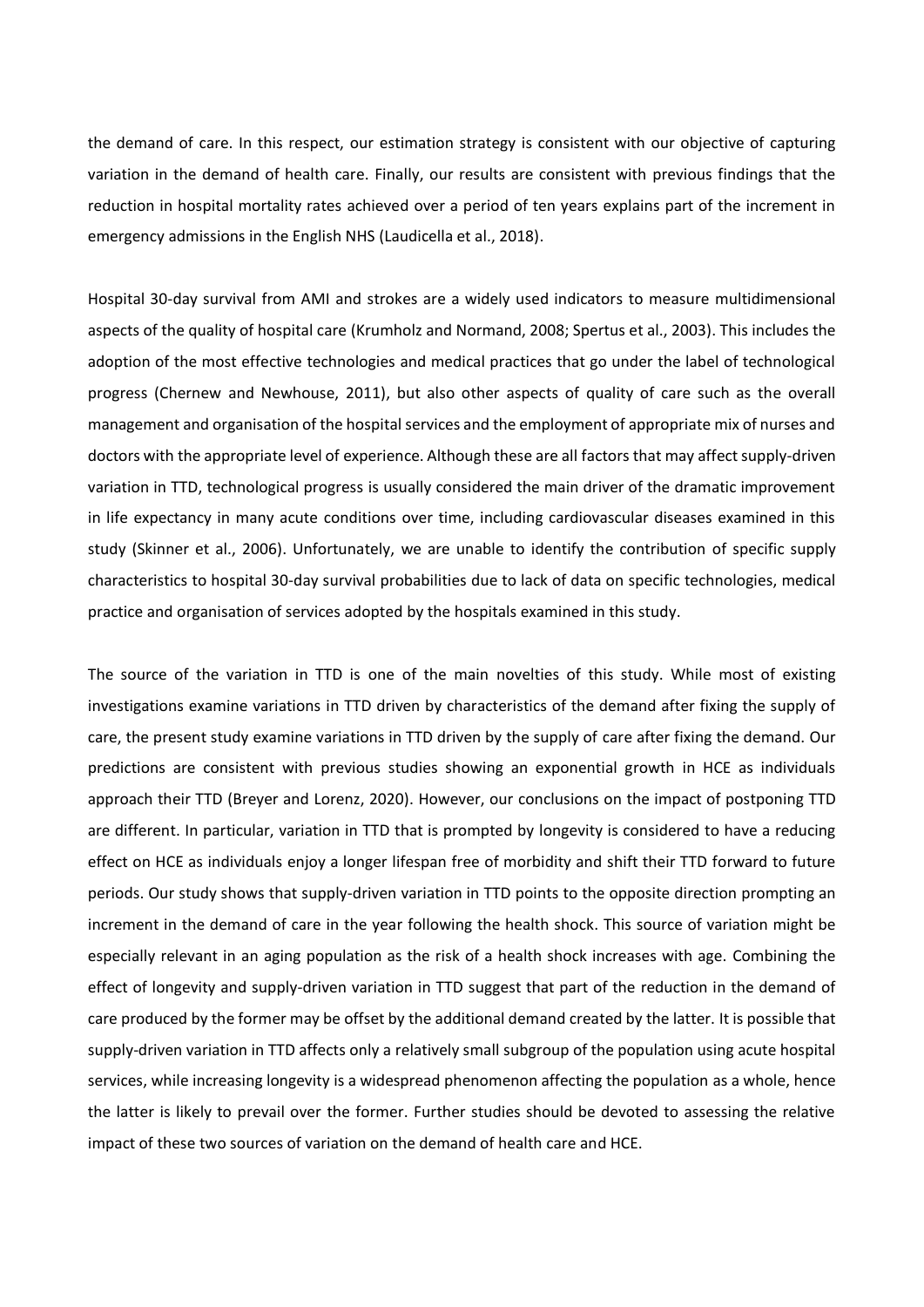This study has relevant policy implications. In the past decades, many high-income countries have made remarkable progress in reducing the mortality of acute and chronic health conditions, such as cardiovascular diseases, pulmonary diseases and cancer (OECD, 2017). A wave of new health policies have contribute to leading this success by setting quality targets and monitoring systems, resources and incentives that supported improvement in the quality of care and adoption of more effective technologies and medical practice (OECD/WHO, 2019). Our evidence suggests that the demand for health care is highly elastic to variation in short term survival from acute conditions, such as AMI and strokes. Therefore, health policies aiming at reducing hospital mortality rates for patients with acute conditions should be accompanied by additional resources to address the increment in the demand that they may generate.

#### **6 Ethics statement**

The analysis uses previously collected and pseudonomised individual level data on access to health services. Ethics approval to conduct the study has been granted by Statistics Denmark (DST) and the University Research and Ethics Commission.

#### **7 References**

Breyer F, Lorenz N. The "red herring" after 20 years: ageing and health care expenditures. The European Journal of Health Economics 2020.

Breyer F, Lorenz N, Niebel T. Health care expenditures and longevity: is there a Eubie Blake effect? The European Journal of Health Economics 2015;16; 95-112.

Chernew ME, Newhouse JP. 2011. Health Care Spending Growth. In: Pauly MV, Mcguire TG, Barros PP (Ed)^(Eds), Handbook of Health Economics, vol. 1. Elsevier; 2011.

Cutler DM, McClellan M. Is Technological Change In Medicine Worth It? Health Affairs 2001;20; 11-29.

de Meijer C, Koopmanschap M, Bago D' Uva T, van Doorslaer E. Determinants of long-term care spending: age, time to death or disability? Journal of Health Economics 2011;30; 425-438.

Felder S, Werblow A, Zweifel P. Do red herrings swim in circles? Controlling for the endogeneity of time to death. Journal of Health Economics 2010;29; 205-212.

Fries JF, Bruce B, Chakravarty E. Compression of Morbidity 1980–2011: A Focused Review of Paradigms and Progress. Journal of Aging Research 2011;2011; 261702.

Geue C, Briggs A, Lewsey J, Lorgelly P. Population ageing and healthcare expenditure projections: new evidence from a time to death approach. The European Journal of Health Economics 2014;15; 885-896.

Grossman M. 2000. Chapter 7 - The Human Capital Model. In: Culyer AJ, Newhouse JP (Ed)^(Eds), Handbook of Health Economics, vol. 1. Elsevier; 2000.

Gruenberg EM. The failures of success. Milbank Q 2005;83; 779-800.

Howdon D, Rice N. Health care expenditures, age, proximity to death and morbidity: Implications for an ageing population. Journal of Health Economics 2018;57; 60-74.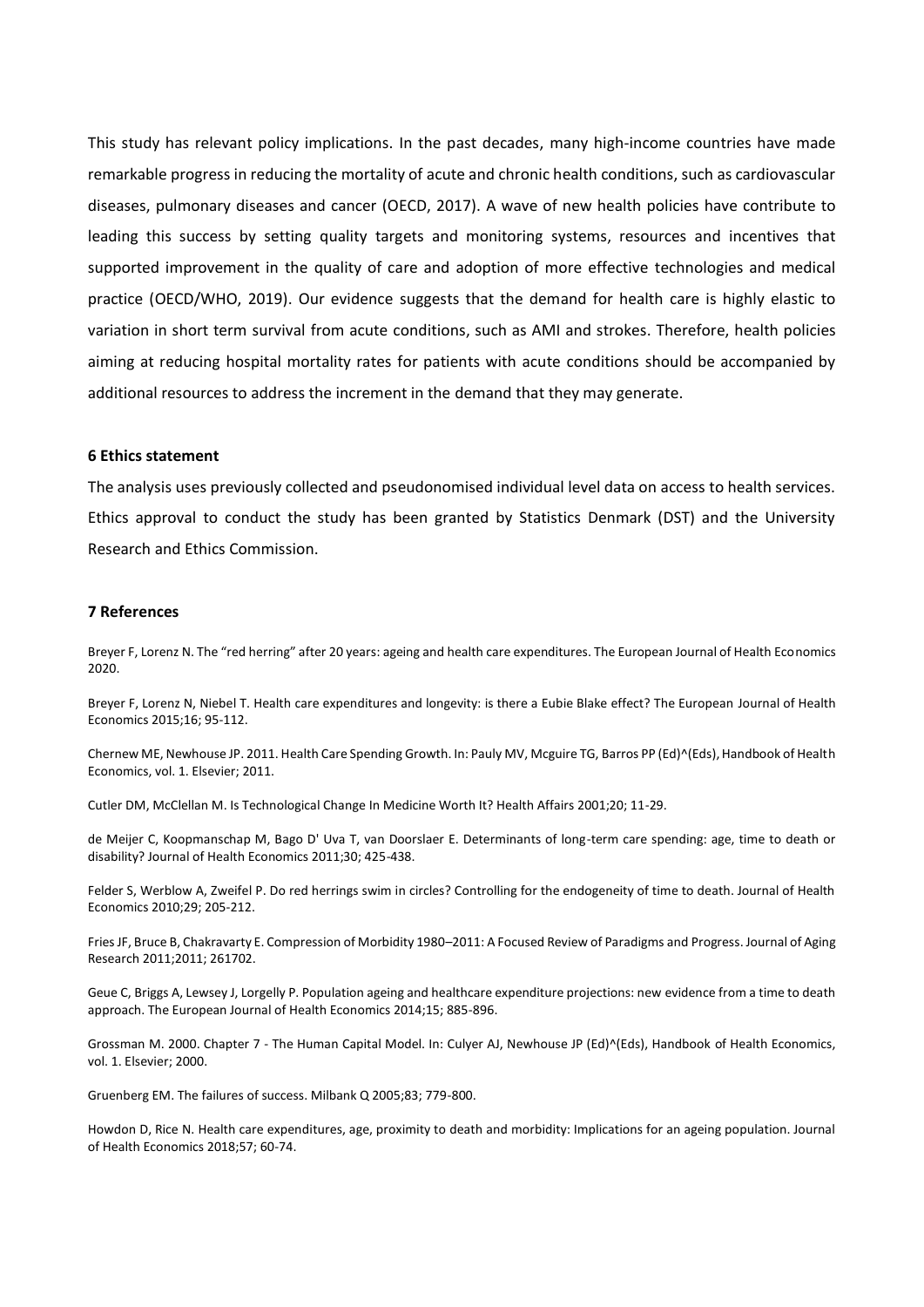Karlsson M, Klein TJ, Ziebarth NR. Skewed, Persistent and High before Death: Medical Spending in Germany. Fiscal Studies 2016;37; 527-559.

Kolodziejczyk C. The effect of time to death on health care expenditures: taking into account the endogeneity and right censoring of time to death. The European Journal of Health Economics 2020;21; 945-962.

Krumholz HM, Normand S-LT. Public Reporting of 30-Day Mortality for Patients Hospitalized With Acute Myocardial Infarction and Heart Failure. Circulation 2008;118; 1394-1397.

Laudicella M, Li Donni P, Smith PC. Hospital readmission rates: signal of failure or success? Journal of Health Economics 2013;32; 909- 921

Laudicella M, Martin S, Li Donni P, Smith PC. Do Reduced Hospital Mortality Rates Lead to Increased Utilization of Inpatient Emergency Care? A Population-Based Cohort Study. Health Services Research 2018;53; 2324-2345.

Moore PV, Bennett K, Normand C. Counting the time lived, the time left or illness? Age, proximity to death, morbidity and prescribing expenditures. Social Science & Medicine 2017;184; 1-14.

OECD. 2010. Health Care Systems: Efficiency and Policy Settings. (Ed)^(Eds). 2010.

OECD. Health at Glance 2017: OECD Indicatorss.; 2017.

OECD, and EOoHS, Policies. Denmark: Country Health Profile 2017s. OECD Publishing; 2017.

OECD/WHO. Improving Healthcare Quality in Europe: Characteristics, Effectiveness and Implementation of Different Strategiess. OECD Publishing: Paris/WHO, Geneva 27; 2019.

Rodriguez Santana I, Aragón MJ, Rice N, Mason AR. Trends in and drivers of healthcare expenditure in the English NHS: a retrospective analysis. Health Economics Review 2020;10.

Seshamani M, Gray A. A Longitudinal Study of the Effects of Age and Time to Death on Hospital Costs. Journal of Health Economics 2004;23; 217-235.

Shang B, Goldman D. Does age or life expectancy better predict health care expenditures? Health Economics 2008;17; 487-501. Skinner J. 2011. Causes and Consequences of Regional Variations in Health Care. In: Pauly MV, McGuire TG, Barros PP (Ed)^(Eds), Handbook of Health Economics, vol. 1. Elsevier; 2011.

Skinner JS, Staiger DO, Fisher ES. Is Technological Change In Medicine Always Worth It? The Case Of Acute Myocardial Infarction. Health Affairs 2006;25; W34-W47.

Spertus JA, Radford MJ, Every NR, Ellerbeck EF, Peterson ED, Krumholz HM. Challenges and Opportunities in Quantifying the Quality of Care for Acute Myocardial Infarction. Circulation 2003;107; 1681-1691.

Thygesen LC, Daasnes C, Thaulow I, Brønnum-Hansen H. Introduction to Danish (nationwide) registers on health and social issues: Structure, access, legislation, and archiving. Scandinavian Journal of Public Health 2011;39; 12-16.

van Baal PH, Wong A. Time to death and the forecasting of macro-level health care expenditures: some further considerations. Journal of Health Economics 2012;31; 876-887.

Werblow A, Felder S, Zweifel P. Population ageing and health care expenditure: a school of 'red herrings'? Health Economics 2007;16; 1109-1126.

Wong A, van Baal PH, Boshuizen HC, Polder JJ. Exploring the influence of proximity to death on disease-specific hospital expenditures: a carpaccio of red herrings. Health Economics 2011;20; 379-400.

Zweifel P, Felder S, Meiers M. Ageing of population and health care expenditure: a red herring? Health Economics 1999;8; 485-496.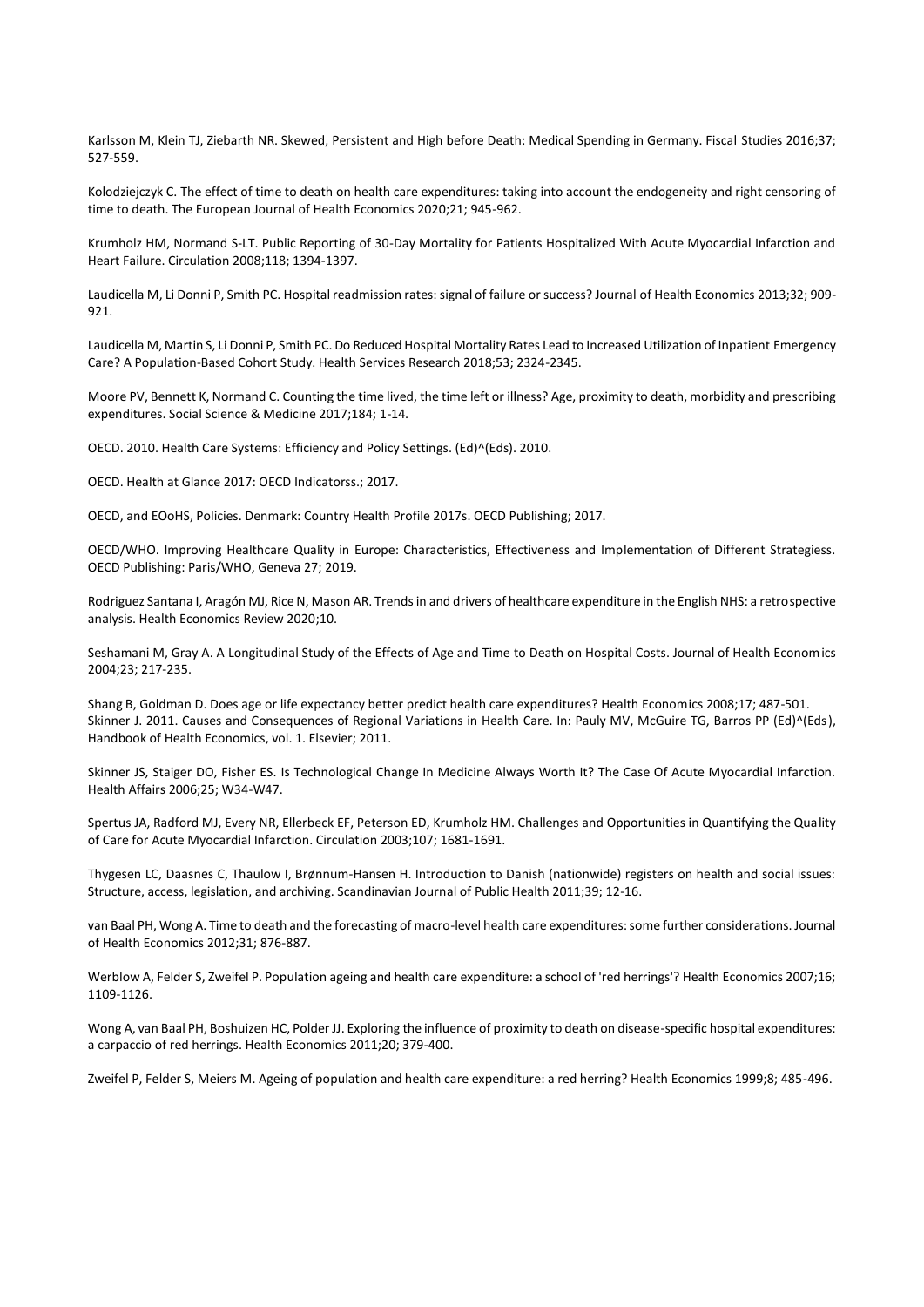|                                            |              | AMI      |          |              | Stroke   |          |
|--------------------------------------------|--------------|----------|----------|--------------|----------|----------|
|                                            | Observations | Mean     | S.D.     | Observations | Mean     | S.D.     |
| Individual Health Care Expenditure (Euros) |              |          |          |              |          |          |
| 0-30 days after shock                      | 32,193       | 10170.89 | 9551.42  | 40,465       | 11060.96 | 11761.07 |
| 31-365 days after shock                    | 32,193       | 9679.86  | 14958.29 | 40,465       | 8020.95  | 20266.94 |
| 366-730 days after shock                   | 32,193       | 3271.80  | 8631.12  | 40,465       | 3160.90  | 8989.16  |
| 731-1095 days after shock                  | 32,193       | 2958.51  | 8806.35  | 40,465       | 2762.79  | 8243.55  |
| 1-365 days before shock                    | 32,193       | 1099.52  | 3765.10  | 40,465       | 1077.72  | 3650.34  |
| 366-730 days before shock                  | 32,193       | 840.43   | 3135.24  | 40,465       | 818.96   | 2863.86  |
| Time to Death                              |              |          |          | 40,465       |          |          |
| share dying within 1 year from the shock   | 32,193       | 10.47%   |          | 40,465       | 16.03%   |          |
| share dying within 3 years from the shock  | 32,193       | 16.79%   |          | 40,465       | 24.33%   |          |
| Socioeconomic characteristics              |              |          |          | 40,465       |          |          |
| living alone                               | 32,193       | 34.11%   |          | 40,465       | 41.93%   |          |
| migrant                                    | 32,193       | 5.66%    |          | 40,465       | 3.91%    |          |
| income (x1,000 Euros)                      | 32,193       | 28.62    | 81.21    | 40,465       | 26.33    | 31.07    |
| Demographic characteristics                |              |          |          | 40,465       |          |          |
| female                                     | 32,193       | 31.26%   |          | 40,465       | 44.90%   |          |
| age                                        | 32,193       | 68.07    | 10.73    | 40,465       | 70.31    | 10.82    |
| Comorbidities                              |              |          |          |              |          | 40,465   |
| total diagnoses                            | 32,193       | 1.87     | 1.13     | 40,465       | 2.12     | 1.22     |
| Charlson index                             | 32,193       | 1.45     | 0.85     | 40,465       | 1.35     | 0.84     |
| AMI                                        | 32,193       | 100.00%  |          | 40,465       | 1.05%    |          |
| congestive heart failure                   | 32,193       | 12.02%   |          | 40,465       | 1.41%    |          |
| peripheral vascular disease                | 32,193       | 3.11%    |          | 40,465       | 2.51%    |          |
| cerebrovascular disease                    | 32,193       | 2.17%    |          | 40,465       | 100.00%  |          |
| dementia                                   | 32,193       | 0.61%    |          | 40,465       | 1.93%    |          |
| chronic obstructive pulmonary dis.         | 32,193       | 3.87%    |          | 40,465       | 3.03%    |          |
| rheumatoid disease                         | 32,193       | 1.27%    |          | 40,465       | 1.23%    |          |
| peptic ulcer                               | 32,193       | 0.42%    |          | 40,465       | 0.34%    |          |
| liver disease (mild)                       | 32,193       | 0.18%    |          | 40,465       | 0.25%    |          |
| liver disease (severe)                     | 32,193       | 0.02%    |          | 40,465       | 0.04%    |          |
| diabetes                                   | 32,193       | 9.06%    |          | 40,465       | 7.74%    |          |
| diabetes complications                     | 32,193       | 1.64%    |          | 40,465       | 2.60%    |          |
| renal disease                              | 32,193       | 1.22%    |          | 40,465       | 0.66%    |          |
| cancer                                     | 32,193       | 3.39%    |          | 40,465       | 3.98%    |          |
| metastatic cancer                          | 32,193       | 0.22%    |          | 40,465       | 0.49%    |          |

**Table 1.** Descriptive statistics on the study population of individuals exposed to a health shock from an AMI or a Stroke between 2005 and 2014.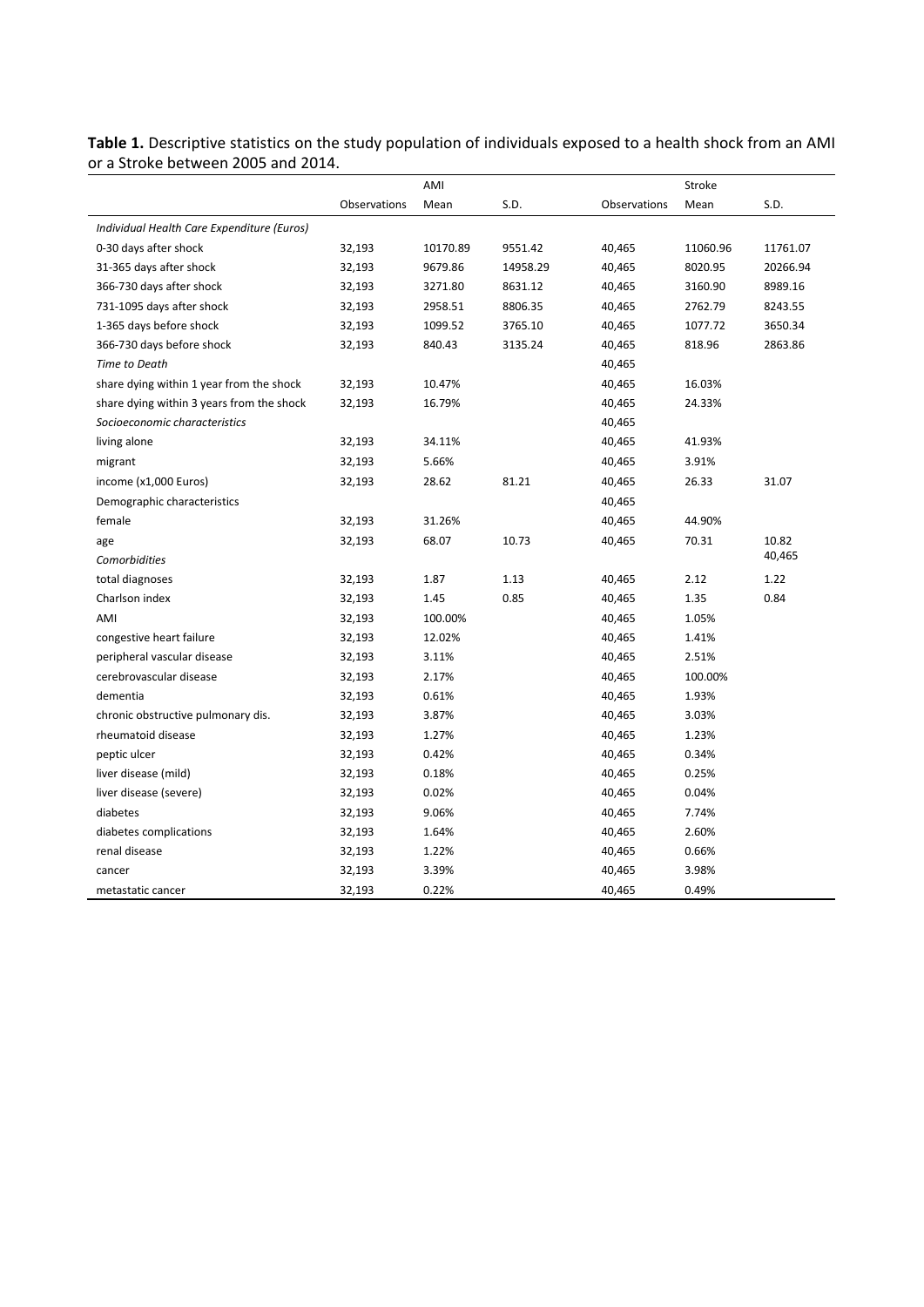|                             | AMI    | <b>Strokes</b> |
|-----------------------------|--------|----------------|
| 2005                        | 0.9274 | 0.8975         |
| 2006                        | 0.9343 | 0.8958         |
| 2007                        | 0.9351 | 0.9089         |
| 2008                        | 0.9493 | 0.8995         |
| 2009                        | 0.9381 | 0.9052         |
| 2010                        | 0.9468 | 0.9068         |
| 2011                        | 0.9473 | 0.91           |
| 2012                        | 0.9543 | 0.917          |
| 2013                        | 0.9555 | 0.9277         |
| 2014                        | 0.9591 | 0.9198         |
| Increment from 2005 to 2014 | 0.0317 | 0.0223         |

**Table 2**. Hospitals average 30-day survival probabilities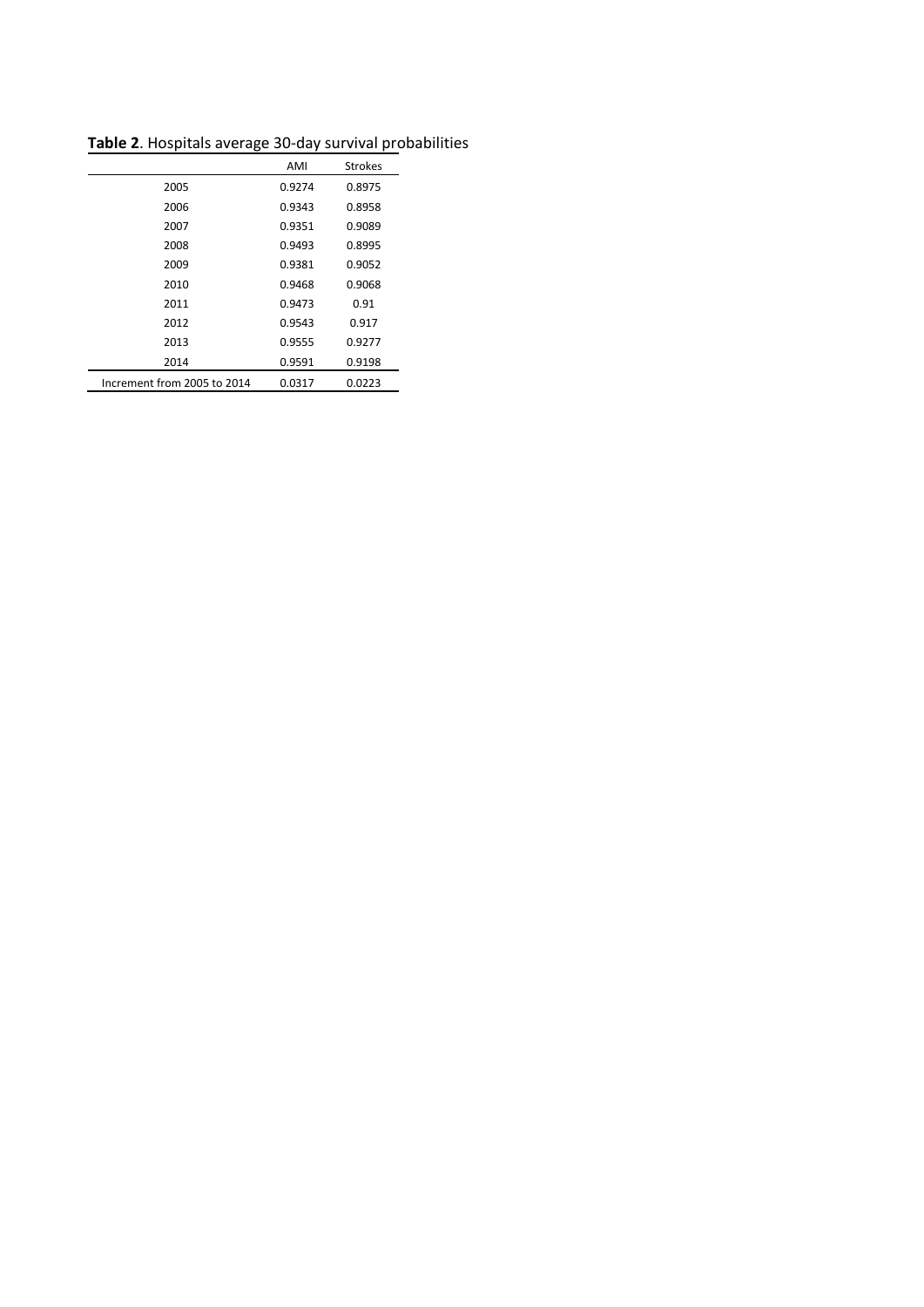| Table 3. Effect of supply-driven variation in time to death on individual health care expenditure in repeated |
|---------------------------------------------------------------------------------------------------------------|
| cross-sections of individuals exposed to a health shock between 2005 and 2014.                                |

|                                                        | AMI          |              | Stroke       |              |
|--------------------------------------------------------|--------------|--------------|--------------|--------------|
|                                                        | Model 1      | Model 2      | Model 1      | Model 2      |
| <b>VARIABLES</b>                                       |              |              |              |              |
| risk-adjusted 30-day survival probability in the       |              |              |              |              |
| hospital of admission after the shock (log)            | 6.3495***    |              | 5.3778***    |              |
|                                                        | (10.6713)    |              | (6.9033)     |              |
| unadjusted 30-day survival probability in the hospital |              |              |              |              |
| of admission after the shock (log)                     |              | 5.1465***    |              | 3.9345***    |
|                                                        |              | (8.9656)     |              | (4.4086)     |
| living alone                                           | $-0.4174***$ | $-0.4164***$ | $-0.4730***$ | $-0.4717***$ |
|                                                        | $(-10.0100)$ | $(-10.0156)$ | $(-9.0338)$  | $(-8.9546)$  |
| migrant                                                | $0.1936***$  | $0.1910***$  | $0.1853***$  | $0.1840***$  |
|                                                        | (3.9243)     | (3.9023)     | (2.9786)     | (2.9437)     |
| 2nd quintile of income distribution                    | 1.0536***    | 1.0476***    | $1.1647***$  | 1.1604***    |
|                                                        | (18.7637)    | (18.6890)    | (15.0830)    | (15.1014)    |
| 3rd quintile                                           | 1.1803 ***   | $1.1742***$  | 1.4388***    | 1.4338***    |
|                                                        | (19.3650)    | (19.2062)    | (15.1600)    | (15.1850)    |
| 4th quintile                                           | 1.0897***    | 1.0828 ***   | 1.4240***    | 1.4185***    |
|                                                        | (22.0200)    | (21.9938)    | (15.1101)    | (15.0662)    |
| top quintile of income distribution                    | 1.0050***    | 0.9984 ***   | 1.4985***    | 1.4930 ***   |
|                                                        | (18.8232)    | (18.7787)    | (12.4788)    | (12.4747)    |
| female                                                 | 0.0136       | 0.0130       | $0.0927**$   | $0.0912**$   |
|                                                        | (0.4476)     | (0.4256)     | (2.0666)     | (2.0338)     |
| age                                                    | $0.3926***$  | $0.3917***$  | $0.1763***$  | $0.1755***$  |
|                                                        | (13.2494)    | (13.2534)    | (7.2442)     | (7.2408)     |
| age squared                                            | $-0.0031***$ | $-0.0031***$ | $-0.0015***$ | $-0.0015***$ |
|                                                        | $(-13.7963)$ | $(-13.7995)$ | $(-8.4365)$  | $(-8.4361)$  |
| Charlson index                                         | $-0.2704$    | $-0.2728$    | $0.4010**$   | 0.3885**     |
|                                                        | $(-1.0153)$  | $(-1.0292)$  | (2.6793)     | (2.5995)     |
| total diagnosis                                        | 0.0081       | 0.0097       | $0.1712***$  | $0.1696***$  |
|                                                        | (0.4596)     | (0.5481)     | (8.0810)     | (7.8272)     |
| Health Care Expenditure 1 year before the shock (log)  | $0.0486***$  | $0.0486***$  | $0.1023***$  | $0.1024***$  |
|                                                        | (10.3595)    | (10.3407)    | (12.7115)    | (12.7723)    |
| Health Care Expenditure 2 years before the shock (log) | $0.0328***$  | $0.0328***$  | $0.0482***$  | $0.0482***$  |
|                                                        | (7.8405)     | (7.8630)     | (9.0363)     | (9.0289)     |
| 15 comorbidities indicators                            | Yes          | Yes          | Yes          | Yes          |
| Calendar year dummies                                  | Yes          | Yes          | Yes          | Yes          |
| Hospital fixed effects                                 | Yes          | Yes          | Yes          | Yes          |
| Constant                                               | $-5.1022***$ | $-5.1773***$ | 0.6449       | 0.1889       |
|                                                        | $(-4.5551)$  | $(-4.6468)$  | (0.8543)     | (0.2588)     |
| Observations                                           | 32,193       | 32,193       | 40,465       | 40,465       |
| R-squared                                              | 0.1231       | 0.1227       | 0.1113       | 0.1107       |

Notes: estimates from log-linear regression models of individual health care expenditure in the interval 31- 365 days after the health shock; \*\*\* p<0.01, \*\* p<0.05, \* p<0.1; cluster robust standard error in parentheses.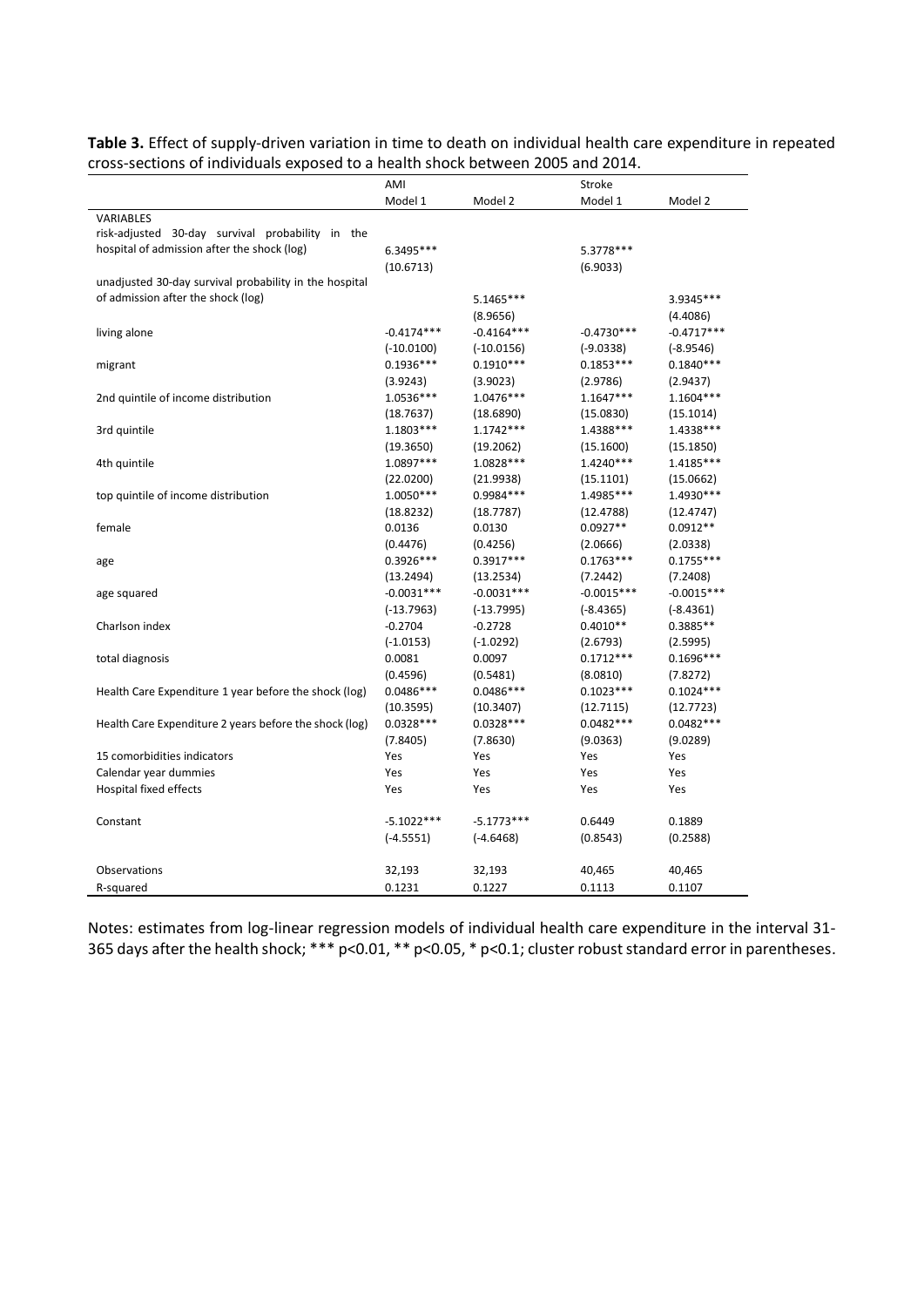**Table 4.** Heterogeneity analysis in a subgroup of individuals who enter time to death in the medium term after a health shock. Effect of supply-driven variation in time to death on individual health care expenditure.

|                                                        | AMI           |               | Stroke        |               |
|--------------------------------------------------------|---------------|---------------|---------------|---------------|
|                                                        | Model 1       | Model 2       | Model 1       | Model 2       |
| VARIABLES                                              |               |               |               |               |
| risk-adjusted 30-day survival probability in the       |               |               |               |               |
| hospital of admission after the shock (log)            | 20.1166***    |               | 13.4149***    |               |
|                                                        | (8.5728)      |               | (7.8654)      |               |
| unadjusted 30-day survival probability in the hospital |               |               |               |               |
| of admission after the shock (log)                     |               | 16.7190***    |               | 10.3213***    |
|                                                        |               | (7.8222)      |               | (5.6754)      |
| living alone                                           | $-0.9022***$  | $-0.9040***$  | $-0.3789***$  | $-0.3739***$  |
|                                                        | $(-7.4612)$   | $(-7.4859)$   | $(-2.8984)$   | $(-2.8322)$   |
| migrant                                                | $0.7194***$   | $0.7191***$   | $0.4765**$    | $0.4583**$    |
|                                                        | (3.0514)      | (3.0336)      | (2.3177)      | (2.2242)      |
| 2nd quintile of income distribution                    | 2.4761***     | 2.4644 ***    | 2.2003 ***    | 2.1933 ***    |
|                                                        | (16.7598)     | (16.4241)     | (21.7619)     | (21.8396)     |
| 3rd quintile                                           | 2.9395 ***    | 2.9249 ***    | 2.8543***     | 2.8414 ***    |
|                                                        | (21.4982)     | (21.0711)     | (18.5193)     | (18.4628)     |
| 4th quintile                                           | 2.5704 ***    | 2.5523 ***    | $2.6037***$   | 2.5971 ***    |
|                                                        | (16.6439)     | (16.6655)     | (17.3684)     | (17.1194)     |
| top quintile of income distribution                    | 2.6092 ***    | 2.5928 ***    | 2.9356***     | 2.9200 ***    |
|                                                        | (10.2544)     | (10.3203)     | (20.1011)     | (19.9123)     |
| female                                                 | $-0.0528$     | $-0.0535$     | $-0.3809***$  | $-0.3884***$  |
|                                                        | $(-0.4582)$   | $(-0.4619)$   | $(-3.0868)$   | $(-3.1551)$   |
| age                                                    | $0.4891***$   | 0.4869 ***    | $0.5965***$   | 0.5959 ***    |
|                                                        | (7.9017)      | (7.8782)      | (11.5848)     | (11.5623)     |
| age squared                                            | $-0.0034***$  | $-0.0034***$  | $-0.0041***$  | $-0.0041***$  |
|                                                        | $(-8.0227)$   | $(-7.9631)$   | $(-11.7952)$  | $(-11.7504)$  |
| Charlson index                                         | $-1.2983***$  | $-1.2808***$  | 0.0835        | 0.0872        |
|                                                        | $(-25.0490)$  | $(-24.4210)$  | (1.2647)      | (1.3251)      |
| total diagnosis                                        | $-0.0140$     | $-0.0110$     | $0.3280***$   | $0.3260***$   |
|                                                        | $(-0.2654)$   | $(-0.2098)$   | (9.0769)      | (8.9069)      |
| Health Care Expenditure 1 year before the shock (log)  | $0.0611***$   | $0.0618***$   | $0.0690***$   | 0.0698 ***    |
|                                                        | (2.7422)      | (2.7713)      | (5.2551)      | (5.3105)      |
| Health Care Expenditure 2 years before the shock (log) | $0.0736***$   | $0.0735***$   | $0.0364***$   | $0.0361***$   |
|                                                        | (4.0949)      | (4.0953)      | (2.7640)      | (2.7728)      |
| 15 comorbidities indicators                            | Yes           | Yes           | Yes           | Yes           |
| Calendar year dummies                                  | Yes           | Yes           | Yes           | Yes           |
| Hospital fixed effects                                 | Yes           | Yes           | Yes           | Yes           |
| Constant                                               | $-10.7145***$ | $-10.9876***$ | $-16.9591***$ | $-18.0647***$ |
|                                                        | $(-4.7673)$   | $(-4.8786)$   | $(-8.3192)$   | $(-8.8250)$   |
| Observations                                           | 5,352         | 5,352         | 9,728         | 9,728         |
| R-squared                                              | 0.1814        | 0.1804        | 0.1668        | 0.1649        |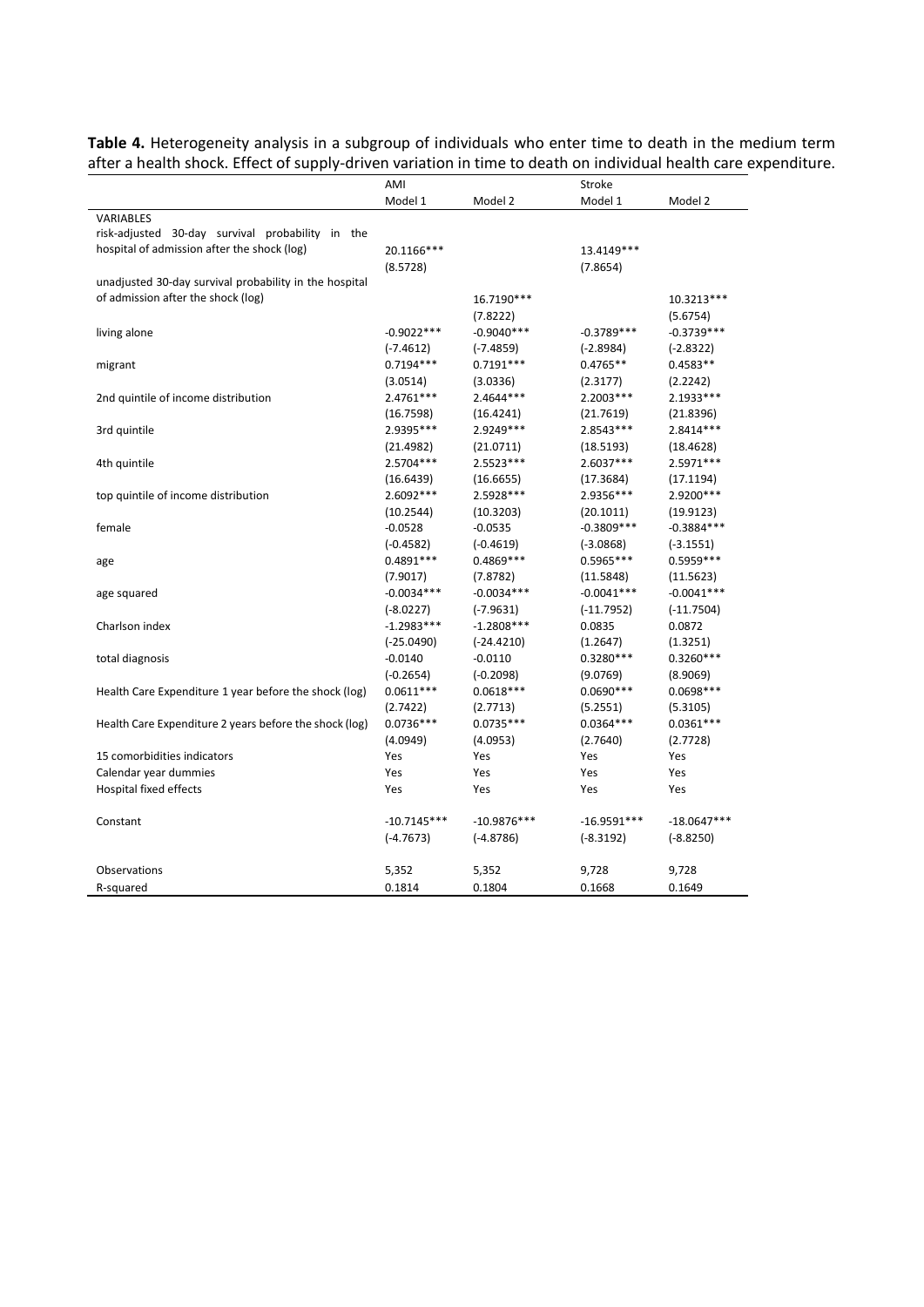|                                                           | AMI          |              | Stroke       |              |
|-----------------------------------------------------------|--------------|--------------|--------------|--------------|
|                                                           | Model 1      | Model 2      | Model 1      | Model 2      |
| <b>VARIABLES</b>                                          |              |              |              |              |
| risk-adjusted 30-day survival probability in the hospital |              |              |              |              |
| of admission after the shock (log)                        | 0.2737       |              | $-0.4477$    |              |
|                                                           | (0.4179)     |              | $(-0.4746)$  |              |
| unadjusted 30-day survival probability in the hospital of |              |              |              |              |
| admission after the shock (log)                           |              | 0.0626       |              | $-1.2206$    |
|                                                           |              | (0.1093)     |              | $(-1.1823)$  |
| living alone                                              | $-0.0902***$ | $-0.0902***$ | $-0.2174***$ | $-0.2176***$ |
|                                                           | $(-3.2600)$  | $(-3.2645)$  | $(-5.2758)$  | $(-5.2662)$  |
| migrant                                                   | $-0.0108$    | $-0.0108$    | $-0.0904$    | $-0.0898$    |
|                                                           | $(-0.2075)$  | $(-0.2069)$  | $(-1.0802)$  | $(-1.0732)$  |
| 2nd quintile of income distribution                       | 0.0249       | 0.0246       | $-0.0367$    | $-0.0364$    |
|                                                           | (0.6175)     | (0.6060)     | $(-0.6764)$  | $(-0.6743)$  |
| 3rd quintile                                              | 0.0514       | 0.0512       | 0.0307       | 0.0315       |
|                                                           | (1.4969)     | (1.4836)     | (0.5559)     | (0.5728)     |
| 4th quintile                                              | $0.0553*$    | $0.0550*$    | $0.0875*$    | $0.0880*$    |
|                                                           | (1.7622)     | (1.7451)     | (1.7746)     | (1.7997)     |
| top quintile of income distribution                       | $-0.0136$    | $-0.0139$    | 0.1292       | 0.1301       |
|                                                           | $(-0.3553)$  | $(-0.3637)$  | (1.3991)     | (1.4210)     |
| female                                                    | $-0.0903***$ | $-0.0903***$ | $0.0834*$    | $0.0829*$    |
|                                                           | $(-3.3372)$  | $(-3.3380)$  | (1.8081)     | (1.7978)     |
| age                                                       | $0.2579***$  | $0.2579***$  | $-0.0587*$   | $-0.0586*$   |
|                                                           | (10.4078)    | (10.4215)    | $(-1.7998)$  | $(-1.7991)$  |
| age squared                                               | $-0.0020***$ | $-0.0020***$ | 0.0002       | 0.0002       |
|                                                           | $(-10.6576)$ | $(-10.6713)$ | (0.6611)     | (0.6609)     |
| Charlson index                                            | 0.0207       | 0.0208       | 0.2806 ***   | $0.2787***$  |
|                                                           | (0.4617)     | (0.4625)     | (2.8182)     | (2.8295)     |
| total diagnosis                                           | $0.0392***$  | $0.0394***$  | $0.1024***$  | $0.1027***$  |
|                                                           | (3.1630)     | (3.1937)     | (4.4977)     | (4.4833)     |
| Health Care Expenditure 1 year before the shock (log)     | $0.0452***$  | $0.0452***$  | $0.1085***$  | $0.1084***$  |
|                                                           | (13.9292)    | (13.9043)    | (13.3727)    | (13.3969)    |
| Health Care Expenditure 2 years before the shock (log)    | $0.0154***$  | $0.0154***$  | $0.0467***$  | $0.0467***$  |
|                                                           | (4.6605)     | (4.6547)     | (9.0215)     | (8.9777)     |
| 15 comorbidities indicators                               | Yes          | Yes          | Yes          | Yes          |
| Calendar year dummies                                     | Yes          | Yes          | Yes          | Yes          |
| <b>Hospital fixed effects</b>                             | Yes          | Yes          | Yes          | Yes          |
|                                                           |              |              |              |              |
| Constant                                                  | $-0.5347$    | $-0.5499$    | 9.7835***    | 9.5927***    |
|                                                           | $(-0.6921)$  | $(-0.7136)$  | (9.8267)     | (10.0837)    |
| Observations                                              | 26,841       | 26,841       | 30,737       | 30,737       |
| R-squared                                                 | 0.0782       | 0.0782       | 0.0991       | 0.0992       |

**Table 5.** Placebo test in a subgroup of individuals who do not enter time to death in the medium term after a health shock. Effect of supply-driven variation in time to death on individual health care expenditure.

Notes: estimates from log-linear regression models of individual health care expenditure in the interval 31- 365 days after the health shock; \*\*\* p<0.01, \*\* p<0.05, \* p<0.1; cluster robust standard error in parentheses.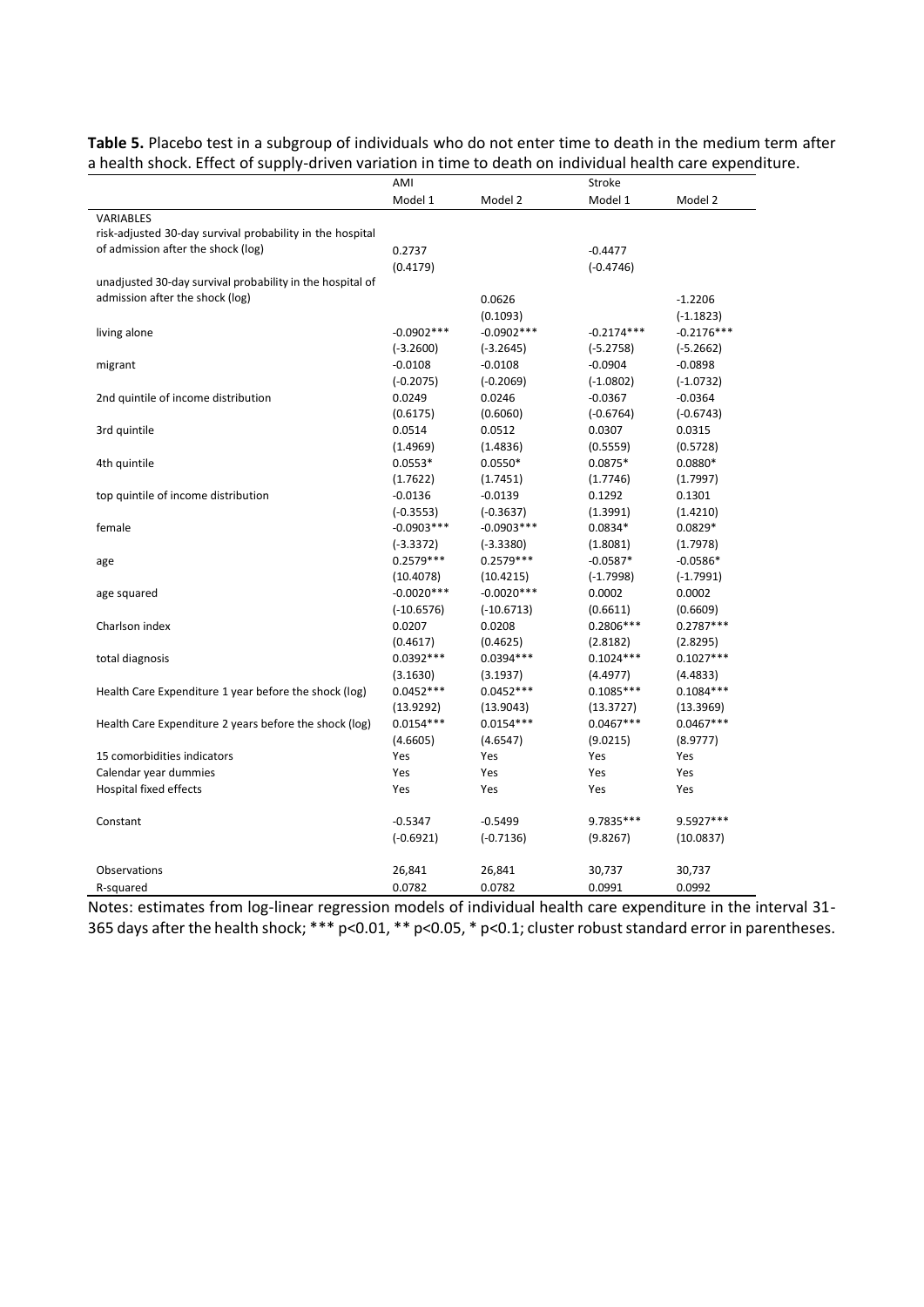

**Figure 3.** Individual health care expenditure before and after a health shock in 2005 and 2014